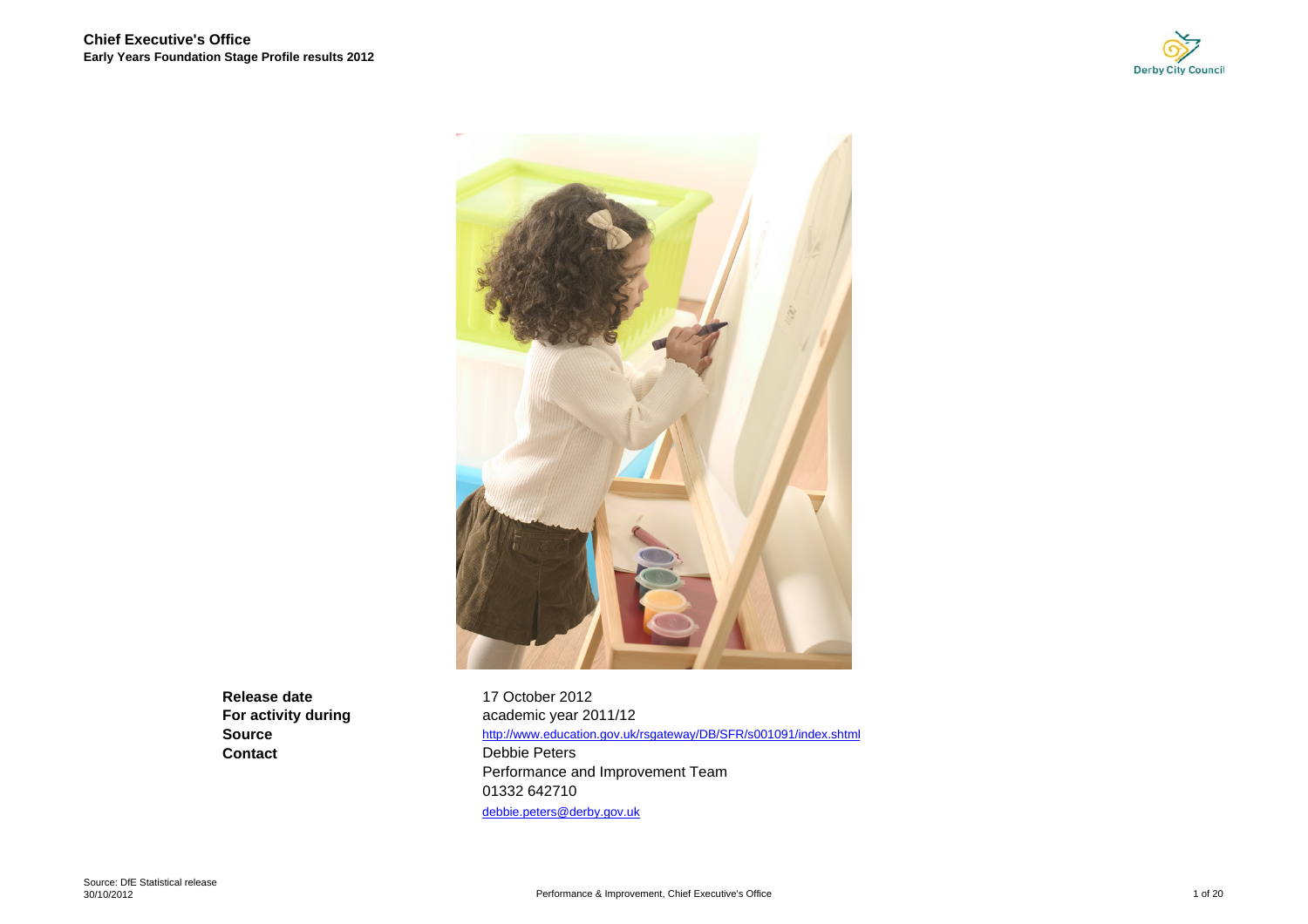

## <span id="page-1-0"></span>**Contents**

#### **Page**

- **3**[Percentage of children achieving by points band for each PSE assessment scales](#page-2-0)
- **4**[Percentage of children achieving by points band for each CLL assessment scales](#page-3-0)
- **5**[Percentage of children achieving by points band for each PSRN assessment scales](#page-4-0)
- **6**[Percentage of children achieving by points band for each KUW, PD and CD assessment scales](#page-5-0)
- **7**[Percentage of children achieving by gender who are working securely in each PSE assessment scale](#page-6-0)
- **9**[Percentage of children achieving by gender who are working securely in each CLL assessment scale](#page-8-0)
- **12**[Percentage of children achieving by gender who are working securely in each PSRN assessment scale](#page-11-0)
- **14**[Percentage of children achieving by gender who are working securely in KUW, PD and CD assessment scale](#page-13-0)
- **16**[Percentage of children working securely in each area of learning](#page-15-0)
- **17**[Percentage of children achieving a good level of overall development by national deprivation status of child residency](#page-16-0)
- **18**[The standard score and percentage inequality gap in achievement across all 13 assessment scales](#page-17-0)
- **19**[Achievement of at least 78 points across the EYFSP with at least 6 in each of the scales in PSE and CLL](#page-18-0)
- **20**[Narrowing the gap between the lowest achieving 20% in the EYFSP](#page-19-0)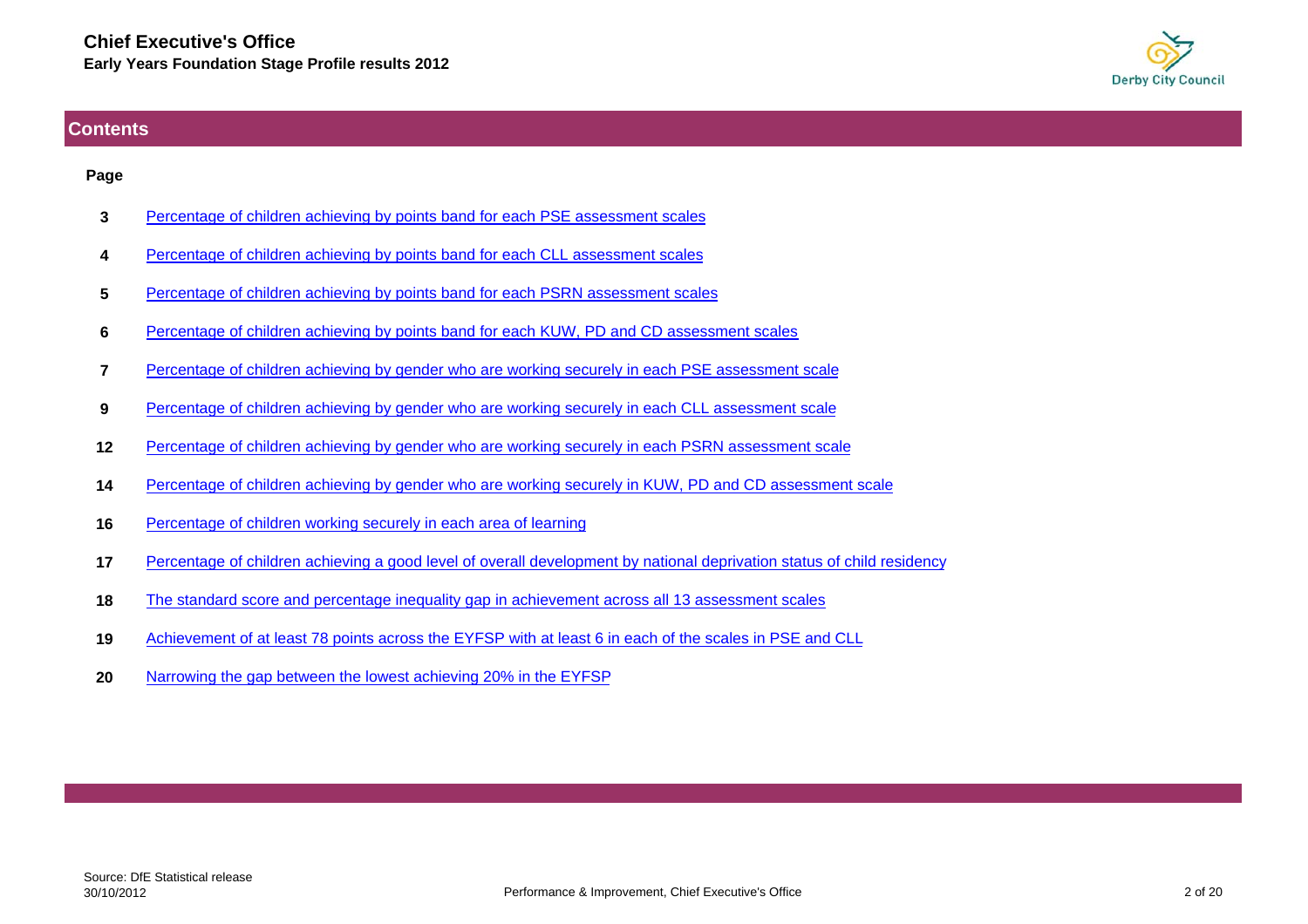

#### <span id="page-2-0"></span>**Percentage of children achieving by points band for each PSE assessment scales**

|                             |       | personal, social and emotional development (PSE) |                               |    |                       |     |                       |    |             |     |    |      |
|-----------------------------|-------|--------------------------------------------------|-------------------------------|----|-----------------------|-----|-----------------------|----|-------------|-----|----|------|
| comparator authorities      |       |                                                  | dispositions and<br>attitudes |    | social<br>development |     | emotional development |    |             |     |    |      |
|                             | $1-3$ | 4-8                                              | 9                             | 6+ | $1-3$                 | 4-8 | 9                     | 6+ | $1 - 3$     | 4-8 | 9  | $6+$ |
| <b>Bolton</b>               |       | 85                                               | 14                            | 91 |                       | 88  | 9                     | 86 | $5^{\circ}$ | 86  | 9  | 83   |
| Coventry                    |       | 89                                               | 10                            | 92 |                       | 90  | 8                     | 90 | 4           | 89  |    | 84   |
| <b>Derby</b>                |       | 89                                               | 9                             | 88 | 3                     | 89  | в                     | 83 | b.          | 88  | 6. | 76   |
| Dudley                      |       | 88                                               |                               | 91 | 2                     | 88  | 10 <sup>°</sup>       | 87 |             | 86  | 10 | 83   |
| Leeds                       |       | 89                                               | 9                             | 89 | 3                     | 90  |                       | 85 |             | 89  |    | 81   |
| Peterborough                |       | 86                                               | 13                            | 92 | 2                     | 90  | 8                     | 87 | 5.          | 87  | 8  | 79   |
| Portsmouth                  |       | 83                                               | 16                            | 93 |                       | 85  | 14                    | 89 | 3           | 86  | 12 | 86   |
| Sheffield                   |       | 90                                               | 8                             | 90 | $\mathcal{P}$         | 90  |                       | 86 | 4           | 89  |    | 82   |
| Tameside                    |       | 88                                               |                               | 90 | $\overline{2}$        | 90  |                       | 86 | 3           | 88  | 8  | 83   |
| Telford and Wrekin          |       | 88                                               | 10                            | 92 |                       | 93  |                       | 84 | 4           | 90  |    | 80   |
| Walsall                     |       | 95                                               |                               | 86 | $\mathcal{P}$         | 95  |                       | 83 | 3           | 93  | 3  | 79   |
| comparator authorities' ave |       | 88                                               | 10                            |    |                       | 90  |                       | 86 |             | 88  |    | 81   |
| <b>National</b>             |       | 86                                               | 13                            | 92 |                       | 88  | 10                    | 88 |             | 87  | 9  | 85   |

**social development - % pupils with a scale score of 6 or more**

**Comparator authorities**  $-\blacksquare$  comparator authorities' ave  $-\blacktriangle$  National

Leeds and Superborough Dudley Peterborough Portsmouth





**emotional development - % pupils with a scale score of 6 or more**



A scale score of 1-3 indicates working towards the early learning goals. A scale score of 9 indicates working beyond the early learning goals.

Detay Walsall

A scale score of 4-8 indicates working within the early learning goals. A scale score of 6 or more indicates working securely within the early learning goals.

#### **Commentary from Performance and Improvement Team -**

Both nationally and locally, the majority of children continue to work securely within the early learning goals for all assessment areas (that is; achieving 6 points or more). However, Derby's average is lower than both ou comparator authorities' and national averages (particularly in emotional development (Derby 76%, comparator authorities 81% and national 85%)).

Nationally, compared to 2011, the percentage of children working securely represents a rise of 1 or 2%. Derby has improved by 1% in 'disposition and attitudes' and 'emotional development' and by 2% in 'social development'.

#### [back to "Contents" page](#page-1-0)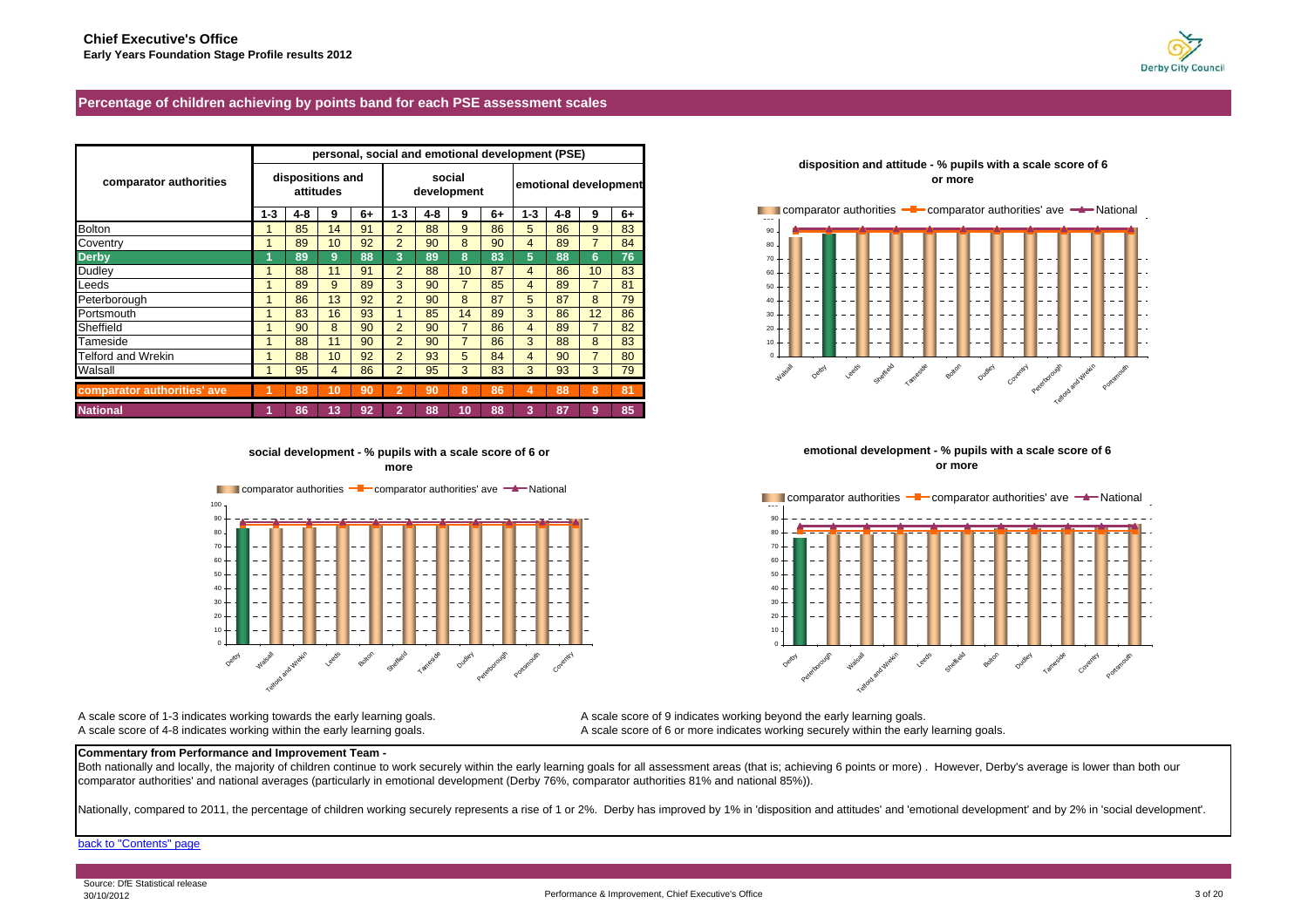

#### <span id="page-3-0"></span>**Percentage of children achieving by points band for each CLL assessment scales**

|                             |                |                                   | communication, language and literacy (CLL) |    |             |                               |                 |    |         |     |    |    |         |     |         |    |
|-----------------------------|----------------|-----------------------------------|--------------------------------------------|----|-------------|-------------------------------|-----------------|----|---------|-----|----|----|---------|-----|---------|----|
| comparator authorities      |                | language for<br>communication and | thinking                                   |    |             | linking sounds and<br>letters |                 |    | reading |     |    |    | writing |     |         |    |
|                             | 1-3            | 4-8                               |                                            | 6+ | $1 - 3$     | 4-8                           | 9               | 6+ | $1 - 3$ | 4-8 | 9  | 6+ | $1 - 3$ | 4-8 | 9       | 6+ |
| <b>Bolton</b>               | 5              | 86                                | 9                                          | 85 |             | 81                            |                 | 82 | 6       | 86  | 8  | 78 | 10      | 84  | 6       | 69 |
| Coventry                    |                | 90                                | 6                                          | 84 | $5^{\circ}$ | 85                            | 10              | 82 |         | 88  | 8  | 78 |         | 86  | $\circ$ | 68 |
| <b>Derby</b>                | 5              | 89                                |                                            | 81 |             | 83                            | 10              | 78 |         | 86  | 8  | 74 |         | 84  |         | 65 |
| Dudley                      | 3              | 89                                | 8                                          | 86 | 6           | 83                            |                 | 82 | 5       | 88  | 8  | 76 |         | 85  | b       | 67 |
| Leeds                       |                | 88                                | 8                                          | 84 | 6           | 81                            | 12              | 80 | 5       | 87  |    | 76 | 10      | 83  |         | 69 |
| Peterborough                | 5              | 85                                | 10                                         | 82 |             | 79                            | 13              | 78 |         | 84  | 8  | 72 |         | 82  |         | 63 |
| Portsmouth                  | $\overline{c}$ | 89                                |                                            | 88 |             | 79                            | 14              | 80 |         | 85  |    | 80 |         | 82  |         | 70 |
| Sheffield                   | 3              | 89                                |                                            | 84 |             | 82                            | 10 <sup>1</sup> | 78 | 6       | 86  | 8  | 76 | 10      | 85  |         | 69 |
| Tameside                    | 3              | 87                                | 9                                          | 85 | 6           | 82                            | 12              | 80 | 3       | 88  | 9  | 77 | 9       | 84  | 6       | 67 |
| Telford and Wrekin          | 3              | 89                                |                                            | 83 | 6           | 82                            | 12              | 78 | 5       | 87  | 8  | 72 | 9       | 84  |         | 65 |
| Walsall                     |                | 92                                |                                            | 81 | 5           | 88                            | 6               | 80 |         | 92  |    | 74 |         | 88  |         | 68 |
| comparator authorities' ave |                | 88                                |                                            | 84 |             | 82                            |                 | 80 | ъ.      | 87  | -8 | 76 | 10      | 84  | -5      | 67 |
| <b>National</b>             |                | 88                                |                                            | 87 |             | 81                            |                 | 83 |         | 87  |    | 79 |         | 85  |         |    |



#### **linking sounds and letters - % pupils with a scale score of 6 or more**

comparator authorities **- comparator authorities' ave -** National

Telford and Wrekin Leeds Portsmouth Tameside Walsall Bolton Dudley Dudley



**reading - % pupils with a scale score of 6 or more**

#### **writing - % pupils with a scale score of 6 or more**



A scale score of 1-3 indicates working towards the early learning goals. A scale score of 9 indicates working beyond the early learning goals. A scale score of 4-8 indicates working within the early learning goals. A scale score of 6 or more indicates working securely within the early learning goals.

#### **Commentary from Performance and Improvement Team -**

Both nationally and locally, the majority of children continue to work securely within the early learning goals for all assessment areas (that is; achieving 6 points or more). Of all the assessment areas, 'writing' continu percentage of children working securely within the early learning goals.

Nationally, compared to 2011, the percentage of children working securely represents a rise of 3 or 4% in three of the elements. Derby has seen an improvement of 2% in 'language for communication and thinking' and 'linking letters', a rise of 4% in 'reading' and a rise of 5% in 'writing'.

[back to "Contents" page](#page-1-0)

Oeroy

Sheffield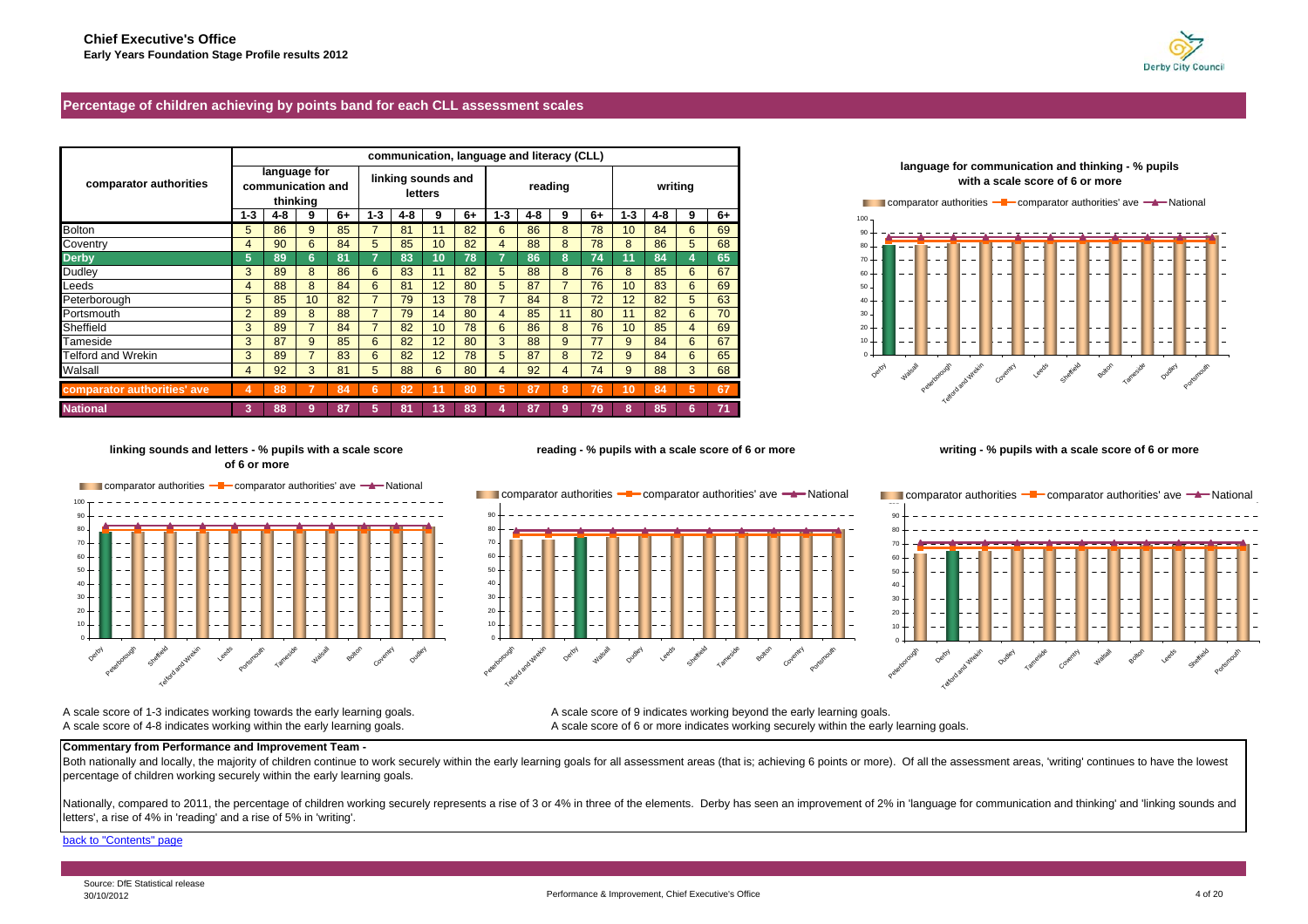

#### <span id="page-4-0"></span>**Percentage of children achieving by points band for each PSRN assessment scales**

|                             |                |                       |          |    |         |             |   | Problem solving, reasoning and numeracy (PSRN) |       |                  |                |      |
|-----------------------------|----------------|-----------------------|----------|----|---------|-------------|---|------------------------------------------------|-------|------------------|----------------|------|
| comparator authorities      |                | numbers as labels for | counting |    |         | calculating |   |                                                |       | shape, space and | measures       |      |
|                             | $1 - 3$        | 4-8                   | 9        | 6+ | $1 - 3$ | 4-8         | 9 | 6+                                             | $1-3$ | 4-8              | 9              | $6+$ |
| <b>Bolton</b>               | 3              | 79                    | 17       | 90 | 8       | 86          | 5 | 77                                             | 5     | 87               |                | 84   |
| Coventry                    | $\overline{2}$ | 82                    | 15       | 90 | 6       | 87          | 6 | 78                                             | 5     | 90               | 5              | 84   |
| <b>Derby</b>                | 4              | 82                    | 13       | 87 | 10      | 85          |   | 73                                             | 5     | 88               | 6              | 80   |
| Dudley                      | $\overline{2}$ | 78                    | 19       | 91 | 6       | 86          |   | 80                                             | 4     | 89               | 7              | 85   |
| Leeds                       | 3              | 82                    | 15       | 89 |         | 86          | 6 | 76                                             | 5     | 89               | 6              | 83   |
| Peterborough                | 4              | 80                    | 16       | 86 | 11      | 82          |   | 72                                             |       | 88               | 5              | 79   |
| Portsmouth                  | $\overline{2}$ | 78                    | 20       | 91 | 6       | 89          | 5 | 81                                             | 3     | 90               | $\overline{7}$ | 85   |
| Sheffield                   | 3              | 85                    | 12       | 89 | 8       | 87          | 4 | 78                                             | 5     | 90               | $\overline{4}$ | 83   |
| Tameside                    | $\overline{2}$ | 84                    | 14       | 91 | 6       | 87          | 6 | 78                                             | 3     | 91               | 5              | 85   |
| <b>Telford and Wrekin</b>   | $\overline{2}$ | 82                    | 16       | 89 |         | 86          | 6 | 75                                             | 3     | 91               | 5              | 84   |
| Walsall                     | 5              | 86                    | 9        | 87 | 8       | 89          | 3 | 72                                             | 5     | 91               | 3              | 80   |
| comparator authorities' ave | 3              | 82                    | 15       | 89 | 8       | 86          | 5 | 76                                             | 5     | 89               | 5              | 83   |
| <b>National</b>             | 2              | 81                    |          | 91 | հ       | 87          |   | 80                                             |       | 89               |                | 86   |

**calculating - % pupils with a scale score of 6 or more**



A scale score of 1-3 indicates working towards the early learning goals. A scale score of 9 indicates working beyond the early learning goals.

A scale score of 4-8 indicates working within the early learning goals. A scale score of 6 or more indicates working securely within the early learning goals.

#### **Commentary from Performance and Improvement Team -**

Nationally and locally, the majority of children continue to work securely within the early learning goals for all assessment areas (that is; achieving 6 points or more). Of all the assessment areas, 'Numbers as labels and for counting' continues to have the highest percentage of children working beyond the Early Learning goals (that is; 9 points or more) - 17% nationally, 13% in Derby.

Nationally, compared to 2011, the percentage of children working securely represents a rise of 1-2% in all three elements. Derby has stayed the same in 'numbers as labels for counting' and improved by 1% in 'calculating' and by 3% in 'shape, space and measure'.

[back to "Contents" page](#page-1-0)

1020 304050607080  $90$ **Comparator authorities - Comparator authorities' ave - National** Oetoy Walsall Degree Graphique Bolton Colected and West Portember 1 and Best

**shape, space and measures - % pupils with a scale score of 6 or more**

#### **numbers as labels for counting - % pupils with a scale score of 6 or more**

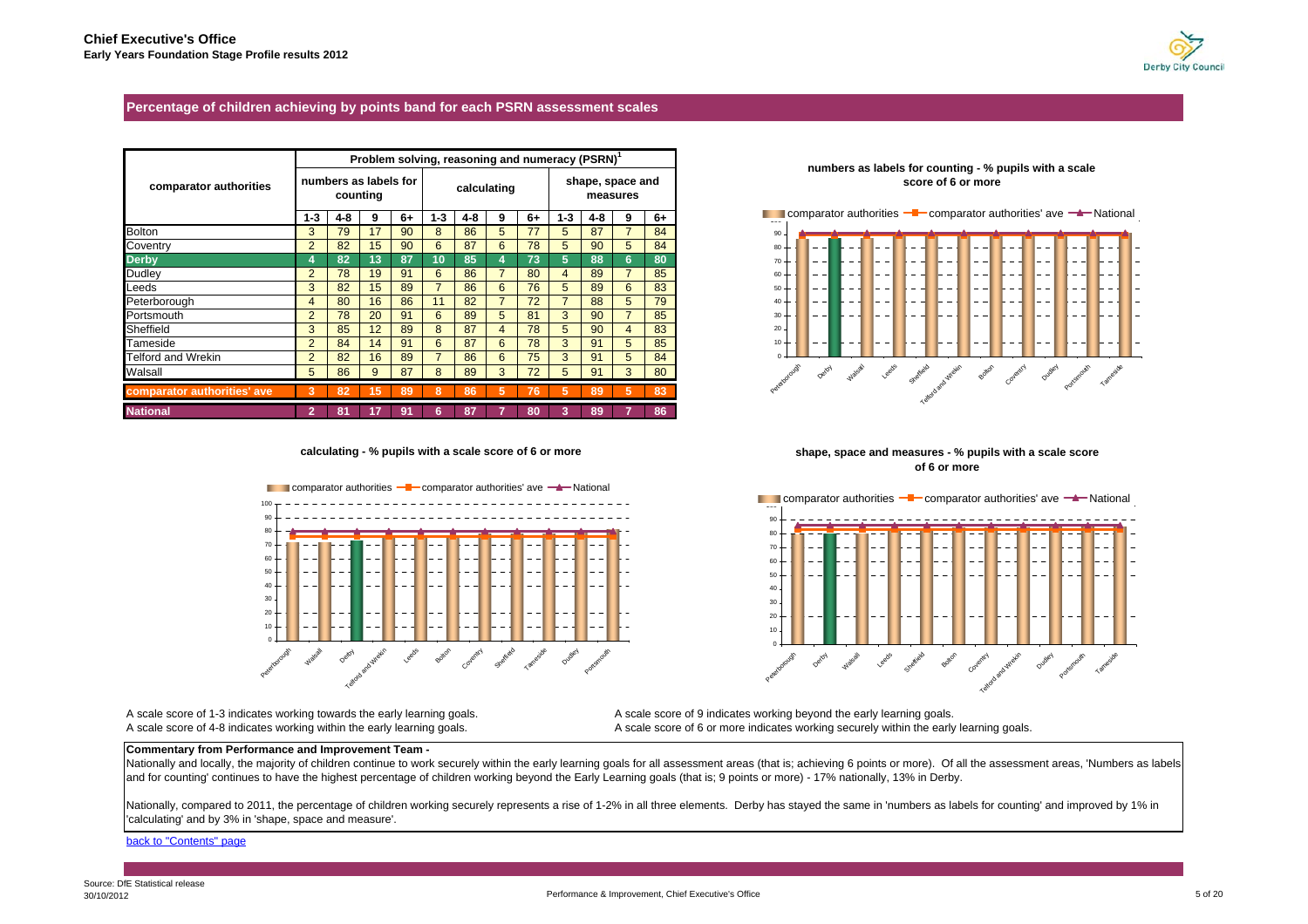

#### <span id="page-5-0"></span>**Percentage of children achieving by points band for each KUW, PD and CD assessment scales**

| comparator authorities      |       | knowledge and<br>understanding of the<br>world (KUW) |                |    |                | development (PD) | physical       |    |                | development (CD) | creative       |      |
|-----------------------------|-------|------------------------------------------------------|----------------|----|----------------|------------------|----------------|----|----------------|------------------|----------------|------|
|                             | $1-3$ | 4-8                                                  | 9              | 6+ | $1 - 3$        | 4-8              | 9              | 6+ | $1 - 3$        | 4-8              | 9              | $6+$ |
| <b>Bolton</b>               | 5     | 92                                                   | 4              | 83 | $\overline{2}$ | 91               |                | 92 | 3              | 94               | 3              | 82   |
| Coventry                    | 4     | 93                                                   | $\overline{2}$ | 84 | $\overline{2}$ | 93               | 5              | 91 | 3              | 95               | 2              | 82   |
| <b>Derby</b>                | 5     | 93                                                   | $\overline{2}$ | 75 | 3              | 93               |                | 87 |                | 94               |                | 75   |
| <b>Dudley</b>               | 4     | 94                                                   | $\overline{2}$ | 84 | $\overline{2}$ | 94               | 4              | 93 | $\overline{2}$ | 96               | $\overline{2}$ | 81   |
| Leeds                       | 4     | 93                                                   | 3              | 82 | $\overline{2}$ | 93               | 5              | 90 | 3              | 94               | 3              | 81   |
| Peterborough                | 6     | 93                                                   |                | 78 | $\overline{2}$ | 95               | 3              | 90 | 3              | 95               |                | 78   |
| Portsmouth                  | 3     | 94                                                   | 3              | 87 | $\overline{2}$ | 91               |                | 90 |                | 95               | 3              | 87   |
| Sheffield                   | 4     | 94                                                   | $\overline{2}$ | 83 | $\overline{2}$ | 94               | 3              | 90 | $\overline{2}$ | 96               | 2              | 82   |
| Tameside                    | 3     | 93                                                   | 3              | 83 |                | 91               |                | 92 | $\overline{2}$ | 95               | 3              | 81   |
| <b>Telford and Wrekin</b>   | 3     | 95                                                   | $\overline{2}$ | 81 |                | 94               | 4              | 93 | $\overline{2}$ | 95               | $\overline{2}$ | 81   |
| Walsall                     | 4     | 95                                                   |                | 77 | $\overline{2}$ | 96               | $\overline{2}$ | 91 | $\overline{2}$ | 96               |                | 77   |
| comparator authorities' ave | 4     | 94                                                   |                | 82 |                | 93               | 5              | 91 |                | 95               | $\overline{2}$ | 81/  |
| <b>National</b>             | 3     | 93                                                   |                | 86 |                | 92               |                | 92 |                | 94               |                | 85   |

## **with a scale score of 6 or more**

**knowledge and understanding of the world - % pupils** 



#### **physical development - % pupils with a scale score of 6 or more**



A scale score of 1-3 indicates working towards the early learning goals. A scale score of 9 indicates working beyond the early learning goals.

**creative development - % pupils with a scale score of 6 or more**



A scale score of 4-8 indicates working within the early learning goals. A scale score of 6 or more indicates working securely within the early learning goals.

#### **Commentary from Performance and Improvement Team -**

Both nationally and locally, the majority of children continue to work securely within the early learning goals for all assessment areas (that is; achieving 6 points or more).

Nationally, compared to 2011, the percentage of children working securely represents a rise of 1-2% in all three elements. Derby has stayed the same in 'physical development' and 'creative development' but improved by 1% in 'knowledge and understanding of the world'.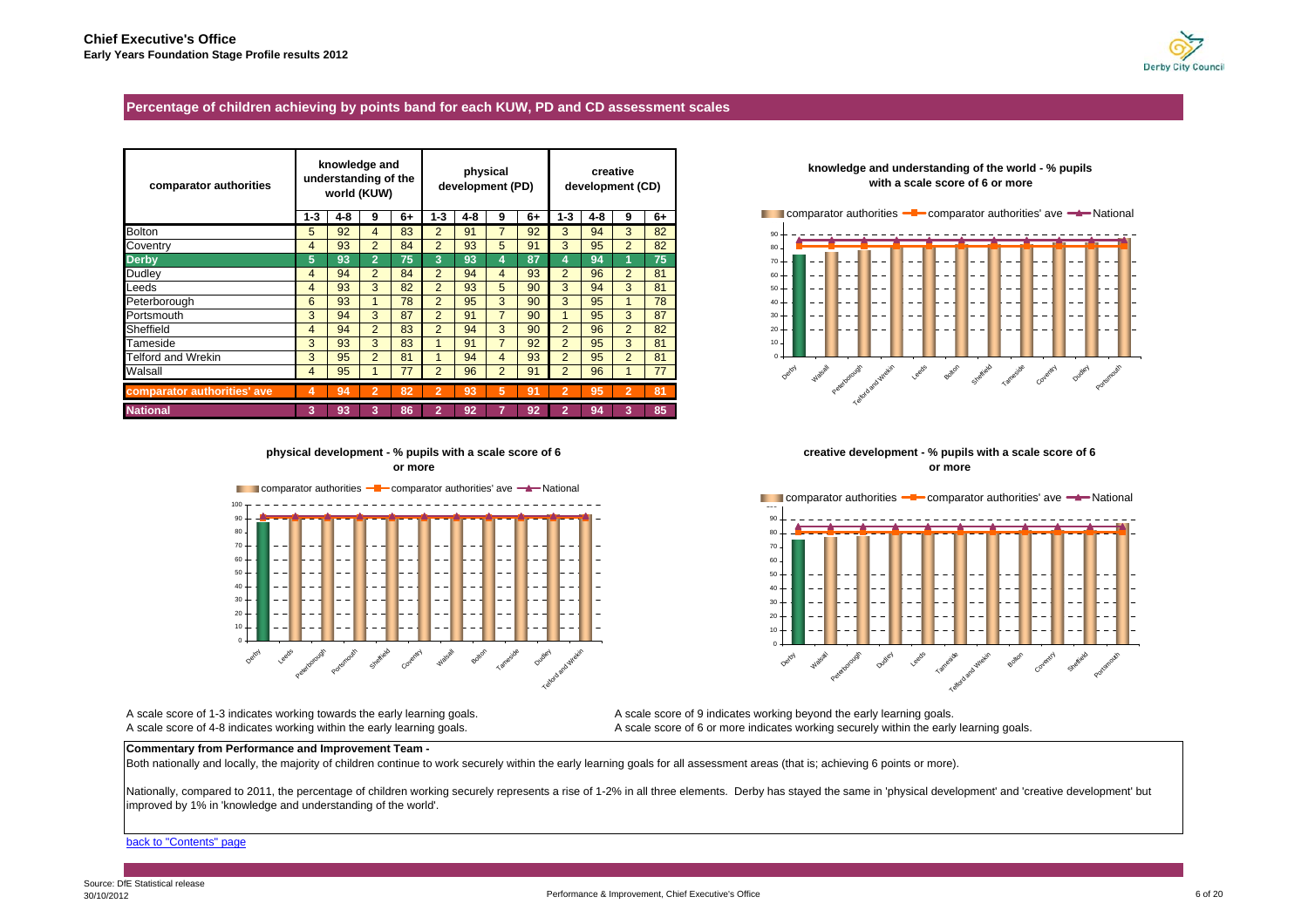

<span id="page-6-0"></span>**Percentage of children achieving by gender who are working securely in each PSE assessment scale**

|                                 |      |                               |      | personal, social and emotional development (PSE) |                          |       |  |
|---------------------------------|------|-------------------------------|------|--------------------------------------------------|--------------------------|-------|--|
| comparator authorities          |      | dispositions and<br>attitudes |      | social development                               | emotional<br>development |       |  |
|                                 | boys | girls                         | boys | girls                                            | boys                     | girls |  |
| <b>Bolton</b>                   | 88   | 95                            | 82   | 91                                               | 78                       | 89    |  |
| Coventry                        | 89   | 94                            | 86   | 93                                               | 79                       | 90    |  |
| <b>Derby</b>                    | 84   | 92                            | 77   | 90                                               | 70                       | 84    |  |
| <b>Dudley</b>                   | 89   | 93                            | 84   | 91                                               | 78                       | 88    |  |
| Leeds                           | 86   | 92                            | 80   | 90                                               | 75                       | 87    |  |
| Peterborough                    | 90   | 94                            | 84   | 90                                               | 75                       | 83    |  |
| Portsmouth                      | 90   | 96                            | 86   | 93                                               | 81                       | 90    |  |
| Sheffield                       | 87   | 93                            | 80   | 91                                               | 76                       | 87    |  |
| Tameside                        | 88   | 93                            | 81   | 91                                               | 77                       | 89    |  |
| Telford and Wrekin              | 88   | 96                            | 79   | 90                                               | 74                       | 86    |  |
| Walsall                         | 83   | 90                            | 79   | 88                                               | 73                       | 84    |  |
| comparator authorities' average | 87   | 93                            | 82   | 91                                               | 76                       | 87    |  |
| <b>National</b>                 | 90   | 95                            | 84   | 92                                               | 80                       | 90    |  |

Children achieving a score of 6 or more in each scale are working securely within the assessment scale.

**dispositions and attitudes**

**% of boys who are working securely within the scale**



**% of girls who are working securely within the scale**

**100 comparator authorities <sup>-1</sup>** comparator authorities' average <sup>-1</sup> Mational

102030 4050607080 90Walsall Derby Leeds Sheffield Dudley Tameside Coventry Peterborough Bolton Portsmouth Telford and Wrekin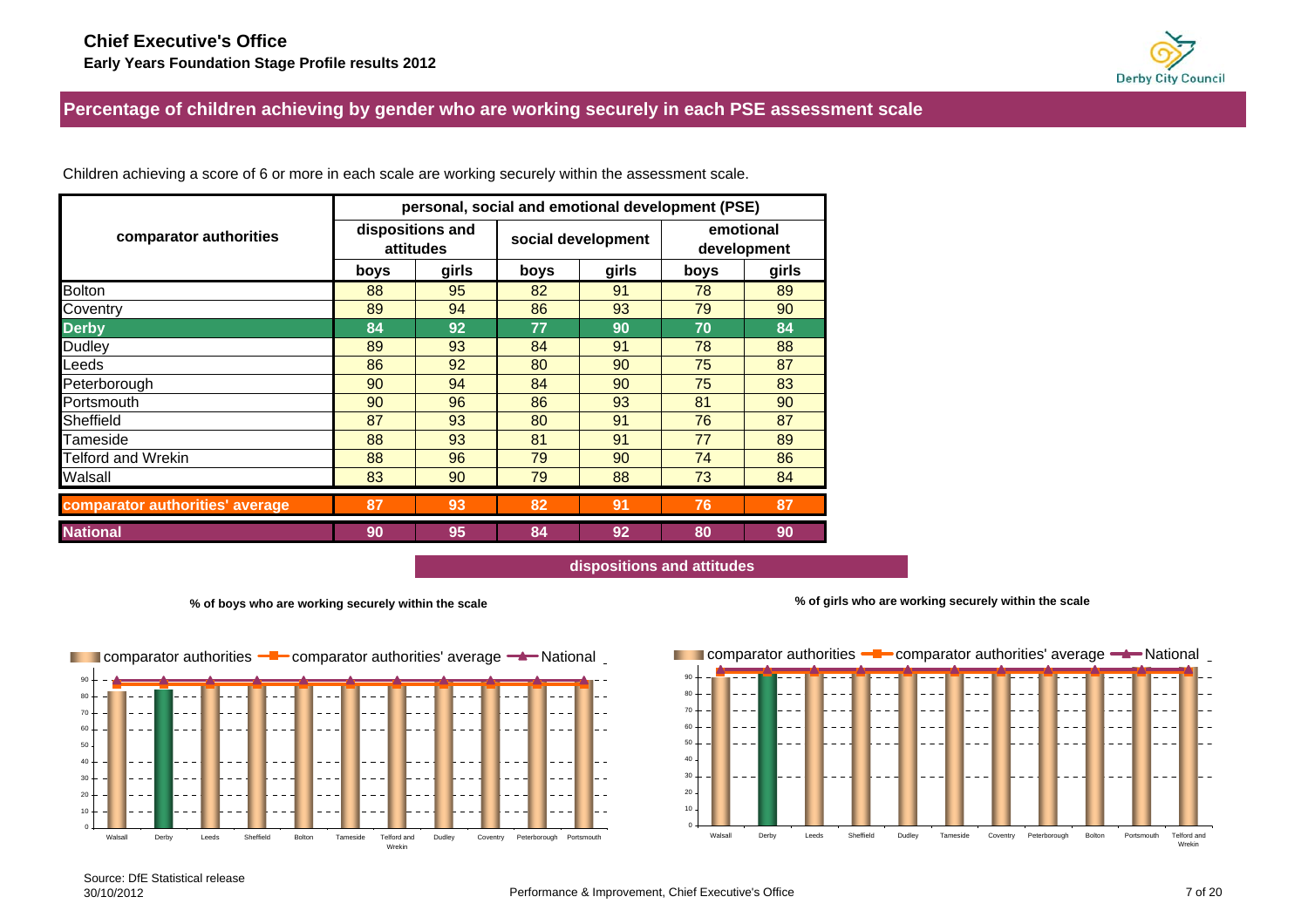## **Chief Executive's Office**

**Early Years Foundation Stage Profile results 2012**



#### **social development**

#### **% of boys who are working securely within the scale**

#### **% of girls who are working securely within the scale**



2030 4050 60708090Walsall Derby Leeds Peterborough Telford and WrekinSheffield Bolton Tameside Dudley Portsmouth Coventry **Comparator authorities**  $-\blacksquare$  comparator authorities' average  $-\blacktriangle$  National

#### **emotional development**

#### **% of boys who are working securely within the scale**

#### **% of girls who are working securely within the scale**





#### **Commentary from Performance and Improvement Team -**

Nationally and locally, girls continue to achieve at a higher level than boys. For each assessment area more girls than boys work securely within the early learning goals.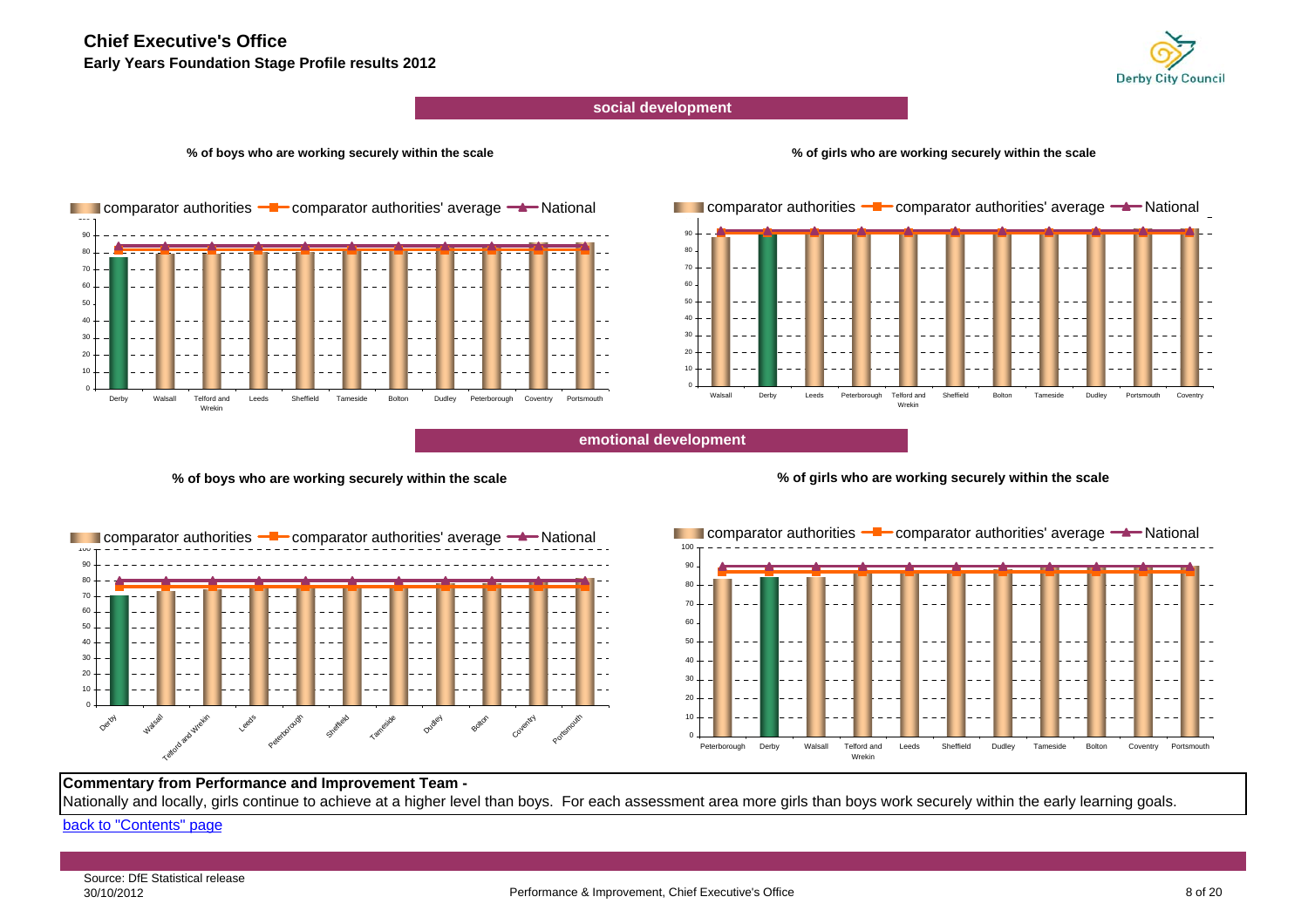

## <span id="page-8-0"></span>**Percentage of children achieving by gender who are working securely in each CLL assessment scale**

|                                 |      | communication, language and literacy (CLL)    |      |                                      |      |         |         |       |  |  |  |  |  |  |  |
|---------------------------------|------|-----------------------------------------------|------|--------------------------------------|------|---------|---------|-------|--|--|--|--|--|--|--|
| comparator authorities          |      | language for<br>communication and<br>thinking |      | linking sounds and<br><b>letters</b> |      | reading | writing |       |  |  |  |  |  |  |  |
|                                 | boys | girls                                         | boys | girls                                | boys | girls   | boys    | girls |  |  |  |  |  |  |  |
| <b>Bolton</b>                   | 81   | 90                                            | 78   | 86                                   | 73   | 84      | 61      | 79    |  |  |  |  |  |  |  |
| Coventry                        | 81   | 88                                            | 79   | 86                                   | 73   | 84      | 59      | 78    |  |  |  |  |  |  |  |
| <b>Derby</b>                    | 76   | 85                                            | 74   | 83                                   | 68   | 80      | 56      | 75    |  |  |  |  |  |  |  |
| Dudley                          | 83   | 88                                            | 80   | 84                                   | 72   | 80      | 59      | 76    |  |  |  |  |  |  |  |
| Leeds                           | 80   | 88                                            | 76   | 84                                   | 71   | 82      | 61      | 78    |  |  |  |  |  |  |  |
| Peterborough                    | 80   | 85                                            | 75   | 81                                   | 68   | 76      | 56      | 70    |  |  |  |  |  |  |  |
| Portsmouth                      | 85   | 91                                            | 76   | 85                                   | 75   | 84      | 61      | 79    |  |  |  |  |  |  |  |
| Sheffield                       | 80   | 88                                            | 74   | 83                                   | 71   | 82      | 61      | 78    |  |  |  |  |  |  |  |
| Tameside                        | 80   | 91                                            | 75   | 86                                   | 70   | 84      | 56      | 79    |  |  |  |  |  |  |  |
| <b>Telford and Wrekin</b>       | 78   | 88                                            | 72   | 84                                   | 65   | 78      | 57      | 74    |  |  |  |  |  |  |  |
| Walsall                         | 76   | 86                                            | 76   | 85                                   | 70   | 79      | 61      | 76    |  |  |  |  |  |  |  |
| comparator authorities' average | 80   | 88                                            | 76   | 84                                   | 71   | 81      | 59      | 77    |  |  |  |  |  |  |  |
| <b>National</b>                 | 84   | 91                                            | 79   | 87                                   | 74   | 84      | 63      | 80    |  |  |  |  |  |  |  |

Children achieving a score of 6 or more in each scale are working securely within the assessment scale.

**language for communication and thinking**

**% of boys who are working securely within the scale**





**% of girls who are working securely within the scale**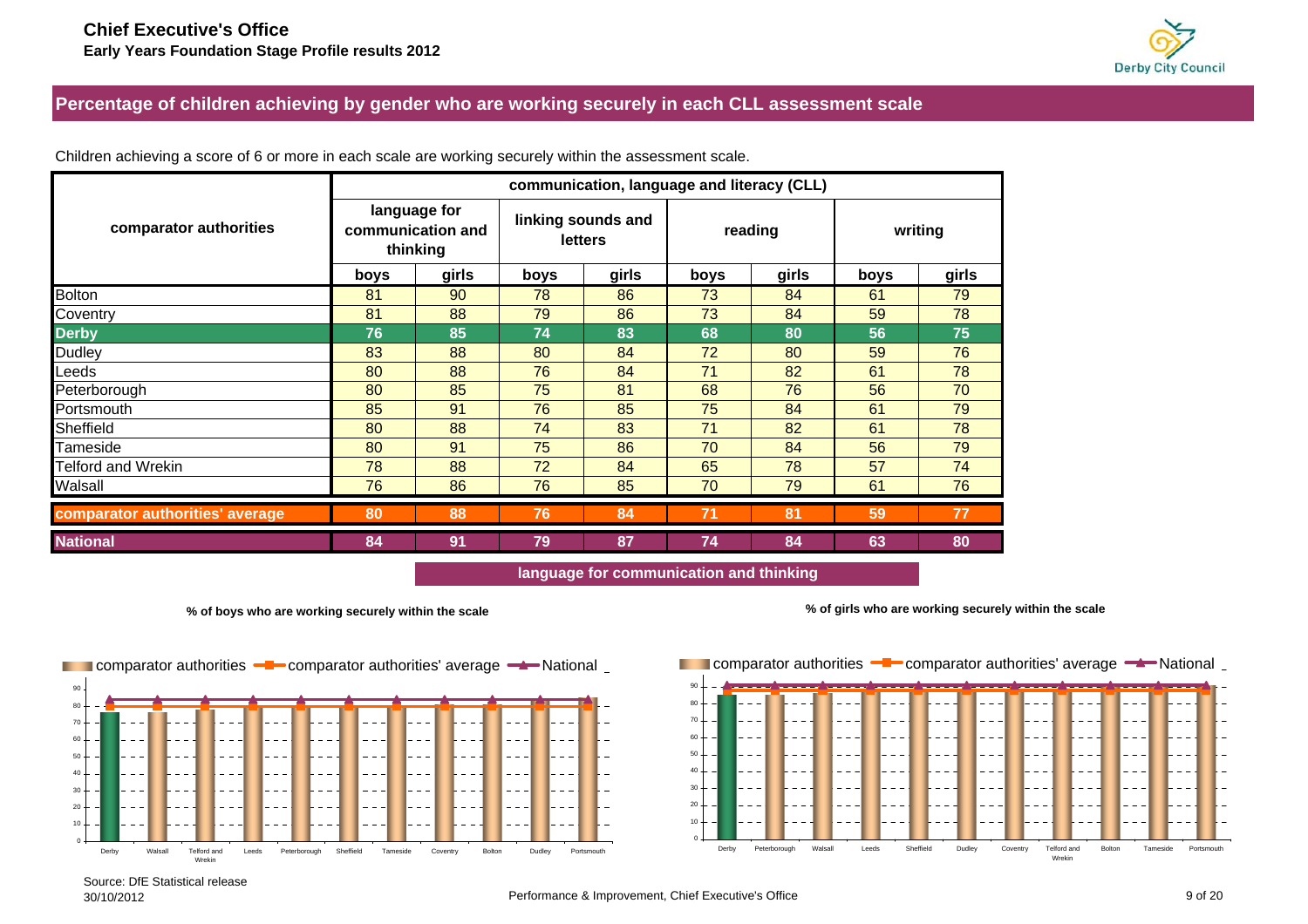## **Chief Executive's Office**

**Early Years Foundation Stage Profile results 2012**

Wrekinn and a state of the state of the state of the state of the state of the state of the state of the state of the state of the state of the state of the state of the state of the state of the state of the state of the state



**linking sounds and letters**

**% of boys who are working securely within the scale**







**reading**

#### **% of boys who are working securely within the scale**



**% of girls who are working securely within the scale**

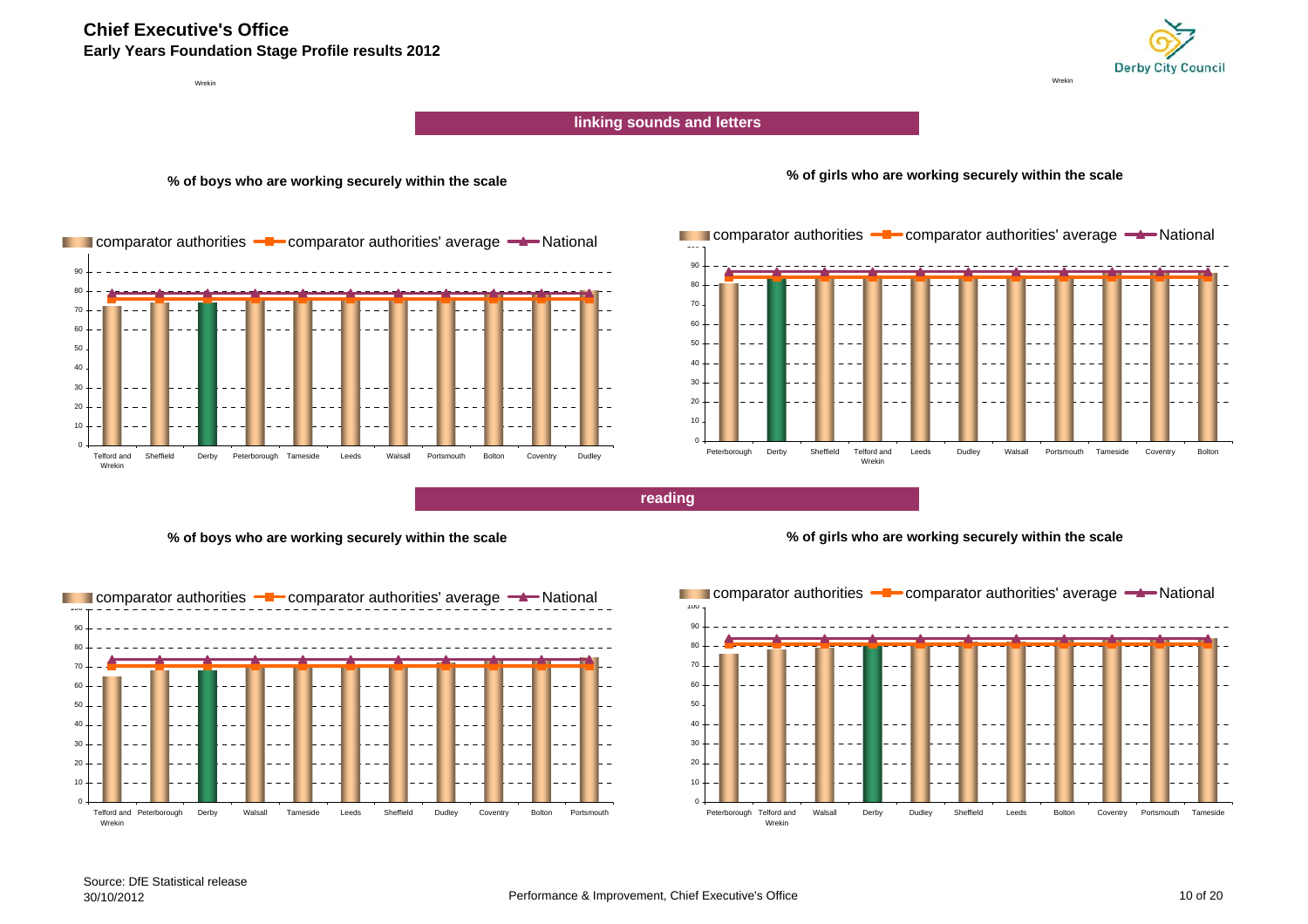

**writing**



**% of boys who are working securely within the scale**

**% of girls who are working securely within the scale**



#### **Commentary from Performance and Improvement Team -**

Nationally and locally, girls continue to achieve at a higher level than boys. For each assessment area more girls than boys work securely within the early learning goals. Of all the assessment areas, the largest gap in achievement continues to be in 'writing' (nationally 17 percentage points gap, Derby 19 percentage points gap between boys and girls). This element was also the largest gap in achievement in 2009, 2010 and 2011.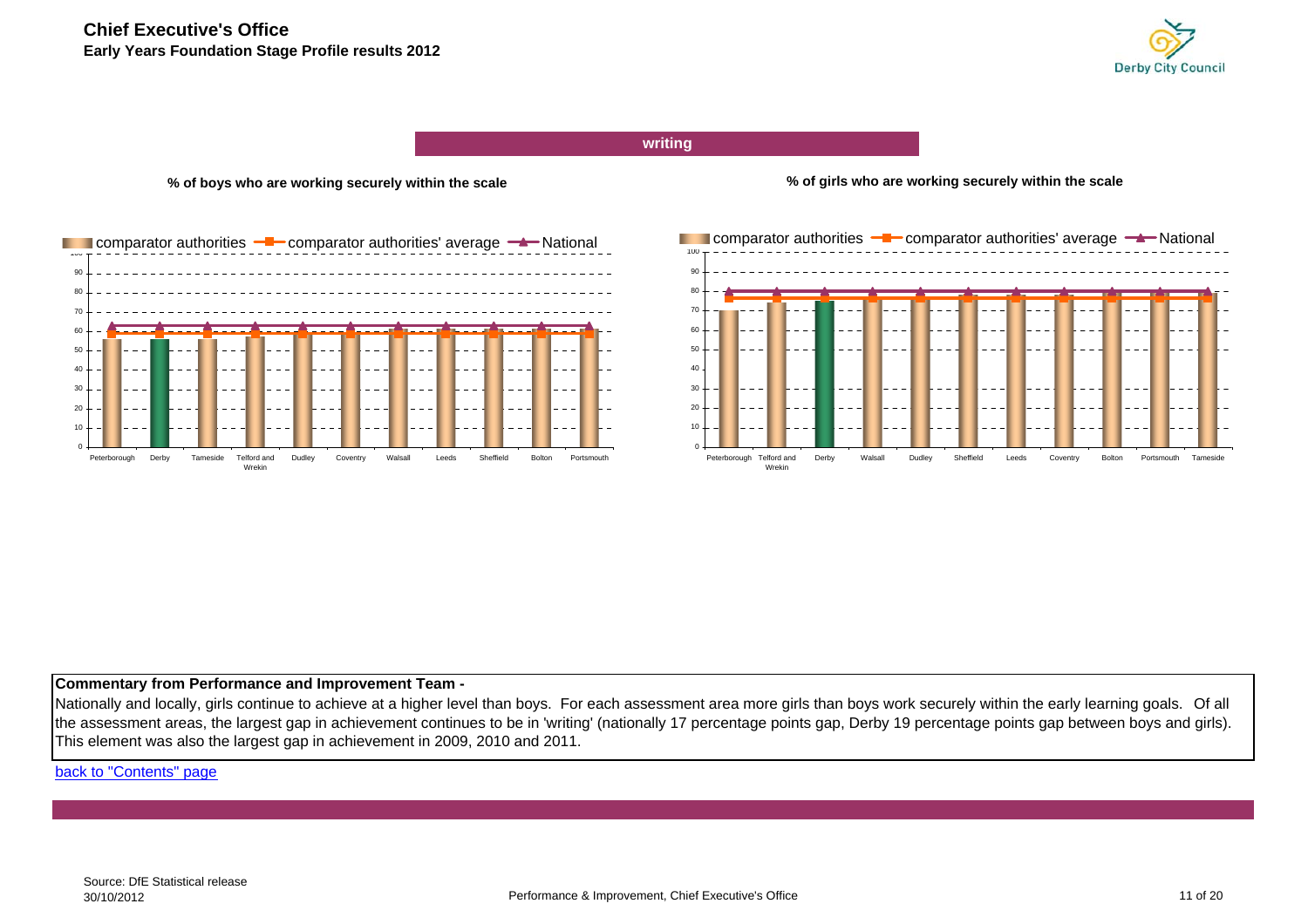

## <span id="page-11-0"></span>**Percentage of children achieving by gender who are working securely in each PSRN assessment scale**

|                                 |          | Problem solving, reasoning and numeracy (PSRN) |      |             |                              |       |  |  |  |  |  |  |  |
|---------------------------------|----------|------------------------------------------------|------|-------------|------------------------------|-------|--|--|--|--|--|--|--|
| comparator authorities          | counting | numbers as labels for                          |      | calculating | shape, space and<br>measures |       |  |  |  |  |  |  |  |
|                                 | boys     | girls                                          | boys | girls       | boys                         | girls |  |  |  |  |  |  |  |
| <b>Bolton</b>                   | 88       | 91                                             | 73   | 81          | 81                           | 87    |  |  |  |  |  |  |  |
| Coventry                        | 89       | 92                                             | 76   | 80          | 81                           | 87    |  |  |  |  |  |  |  |
| <b>Derby</b>                    | 86       | 90                                             | 69   | 76          | 76                           | 84    |  |  |  |  |  |  |  |
| Dudley                          | 90       | 92                                             | 78   | 82          | 83                           | 87    |  |  |  |  |  |  |  |
| Leeds                           | 87       | 90                                             | 73   | 79          | 81                           | 86    |  |  |  |  |  |  |  |
| Peterborough                    | 84       | 87                                             | 68   | 75          | 77                           | 81    |  |  |  |  |  |  |  |
| Portsmouth                      | 90       | 92                                             | 79   | 84          | 83                           | 88    |  |  |  |  |  |  |  |
| Sheffield                       | 86       | 91                                             | 74   | 81          | 81                           | 86    |  |  |  |  |  |  |  |
| <b>Tameside</b>                 | 89       | 93                                             | 74   | 82          | 81                           | 89    |  |  |  |  |  |  |  |
| <b>Telford and Wrekin</b>       | 86       | 92                                             | 71   | 80          | 81                           | 87    |  |  |  |  |  |  |  |
| Walsall                         | 84       | 90                                             | 69   | 75          | 77                           | 83    |  |  |  |  |  |  |  |
| comparator authorities' average | 87       | 91                                             | 73   | 80          | 80                           | 86    |  |  |  |  |  |  |  |
| <b>National</b>                 | 89       | 93                                             | 78   | 83          | 84                           | 89    |  |  |  |  |  |  |  |

Children achieving a score of 6 or more in each scale are working securely within the assessment scale.

**numbers as labels for counting**

90

**% of boys who are working securely within the scale**



**% of girls who are working securely within the scale**

**100 comparator authorities <sup>-1</sup>** comparator authorities' average <sup>-1</sup> National

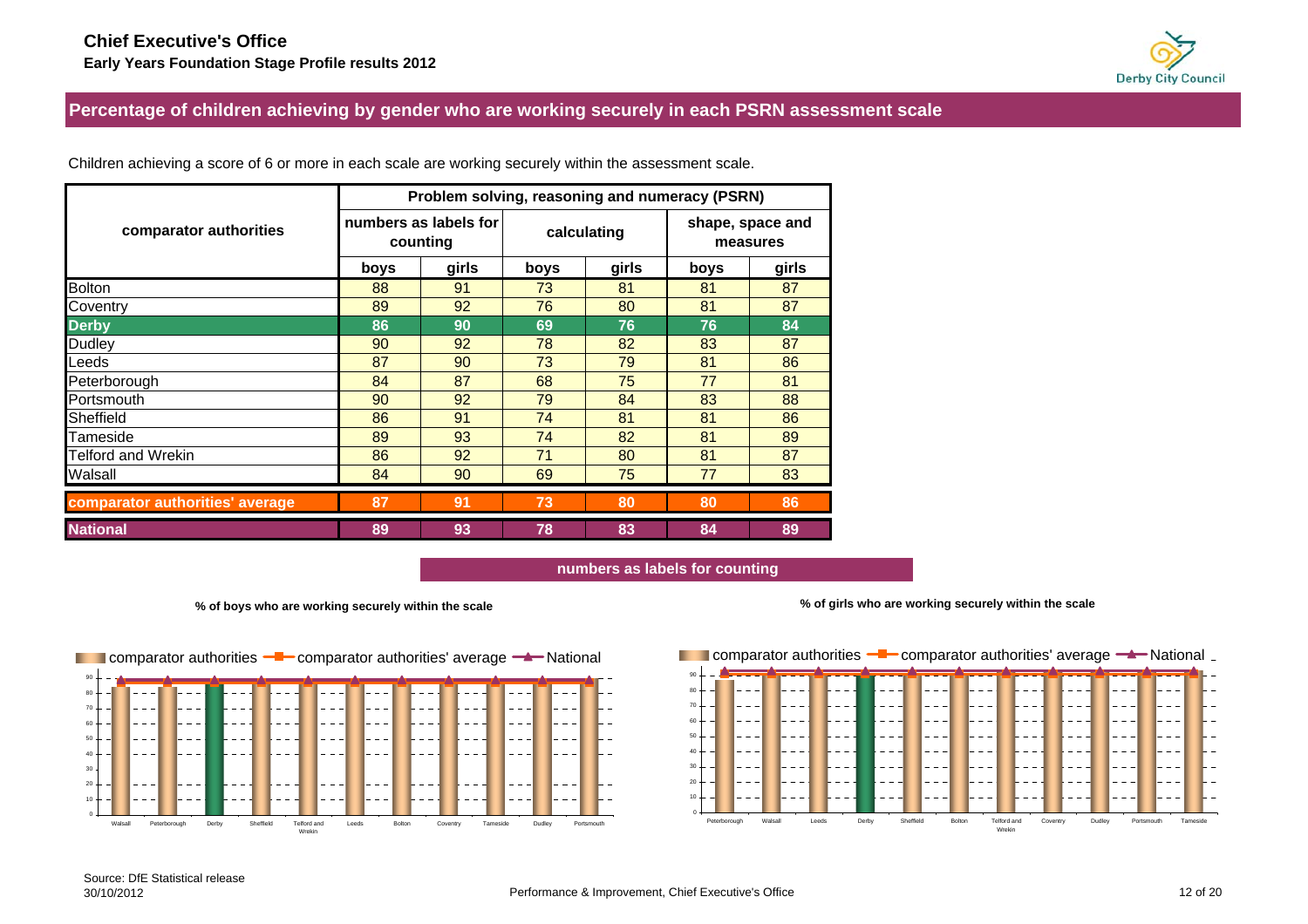## **Chief Executive's Office**

**Early Years Foundation Stage Profile results 2012**



**calculating**

#### **% of boys who are working securely within the scale**

#### **% of girls who are working securely within the scale**





**shape, space and measures**

#### **% of boys who are working securely within the scale**





#### 1020304050607080 90100Peterborough Walsall Derby Leeds Sheffield Bolton Dudley Telford and WrekinCoventry Portsmouth Tameside **Comparator authorities**  $-\blacksquare$  comparator authorities' average  $-\blacktriangle$  National

#### **Commentary from Performance and Improvement Team -**

Nationally and locally, girls continue to achieve at a higher level than boys. For each assessment area more girls than boys work securely within the early learning goals.

[back to "Contents" page](#page-1-0)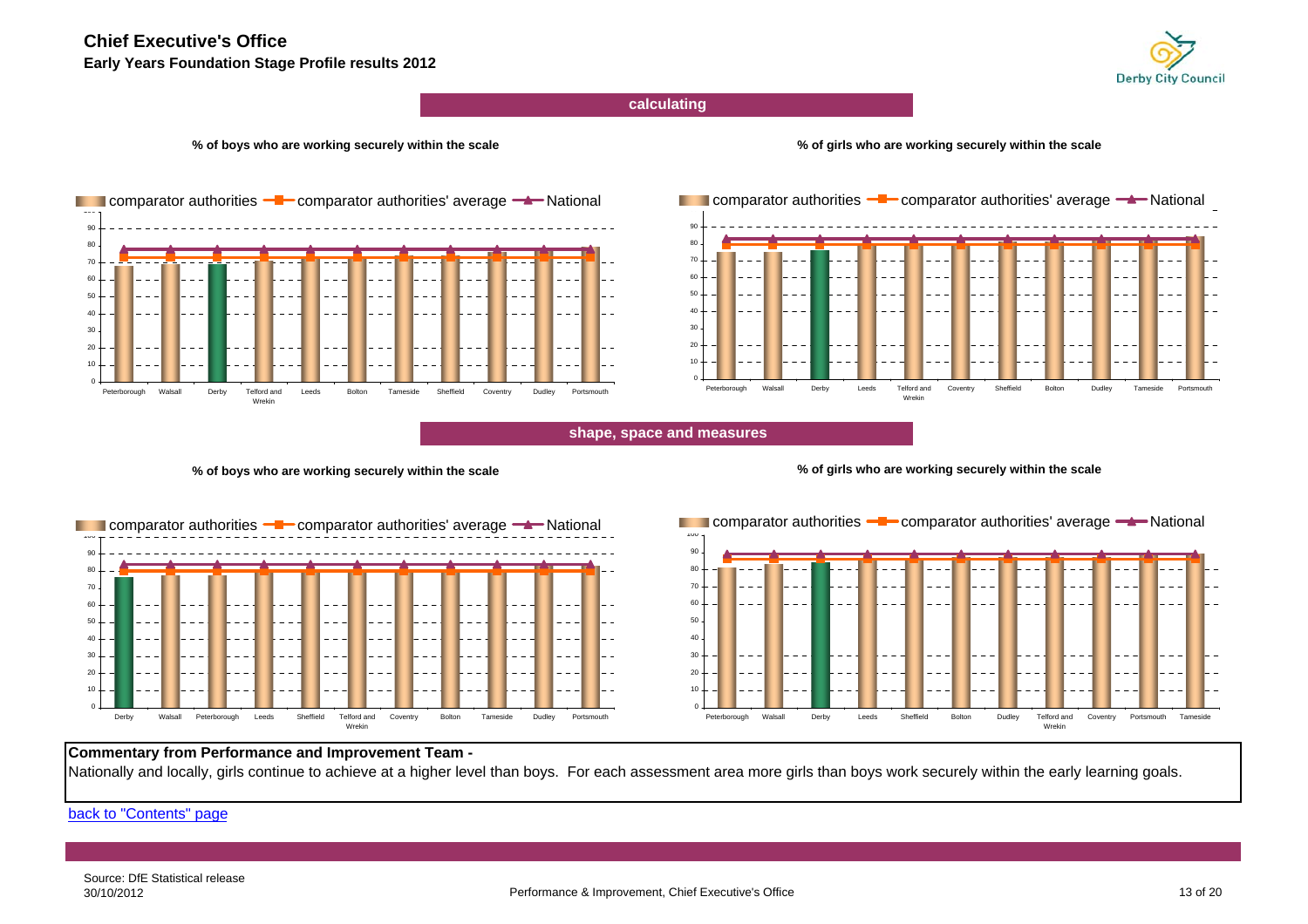# **Derby City Council**

<span id="page-13-0"></span>**Percentage of children achieving by gender who are working securely in KUW, PD and CD assessment scale**

| comparator authorities          |      | knowledge and<br>understanding of the<br>world |      |       | physical development creative development |       |  |
|---------------------------------|------|------------------------------------------------|------|-------|-------------------------------------------|-------|--|
|                                 | boys | girls                                          | boys | girls | boys                                      | girls |  |
| <b>Bolton</b>                   | 81   | 86                                             | 89   | 95    | 75                                        | 89    |  |
| Coventry                        | 82   | 85                                             | 88   | 94    | 75                                        | 89    |  |
| <b>Derby</b>                    | 73   | 76                                             | 83   | 90    | 67                                        | 83    |  |
| Dudley                          | 83   | 85                                             | 91   | 96    | 75                                        | 88    |  |
| Leeds                           | 80   | 83                                             | 86   | 94    | 74                                        | 88    |  |
| Peterborough                    | 79   | 78                                             | 87   | 93    | 71                                        | 85    |  |
| Portsmouth                      | 85   | 90                                             | 87   | 94    | 82                                        | 92    |  |
| Sheffield                       | 81   | 84                                             | 86   | 94    | 77                                        | 88    |  |
| Tameside                        | 81   | 86                                             | 89   | 96    | 72                                        | 90    |  |
| Telford and Wrekin              | 79   | 84                                             | 89   | 96    | 74                                        | 88    |  |
| Walsall                         | 75   | 80                                             | 88   | 94    | 70                                        | 85    |  |
| comparator authorities' average | 80   | 83                                             | 88   | 94    | 74                                        | 88    |  |
| <b>National</b>                 | 84   | 87                                             | 89   | 95    | 79                                        | 91    |  |

Children achieving a score of 6 or more in each scale are working securely within the assessment scale.

**knowledge and understanding of the world**

#### **% of boys who are working securely within the scale**







**physical development**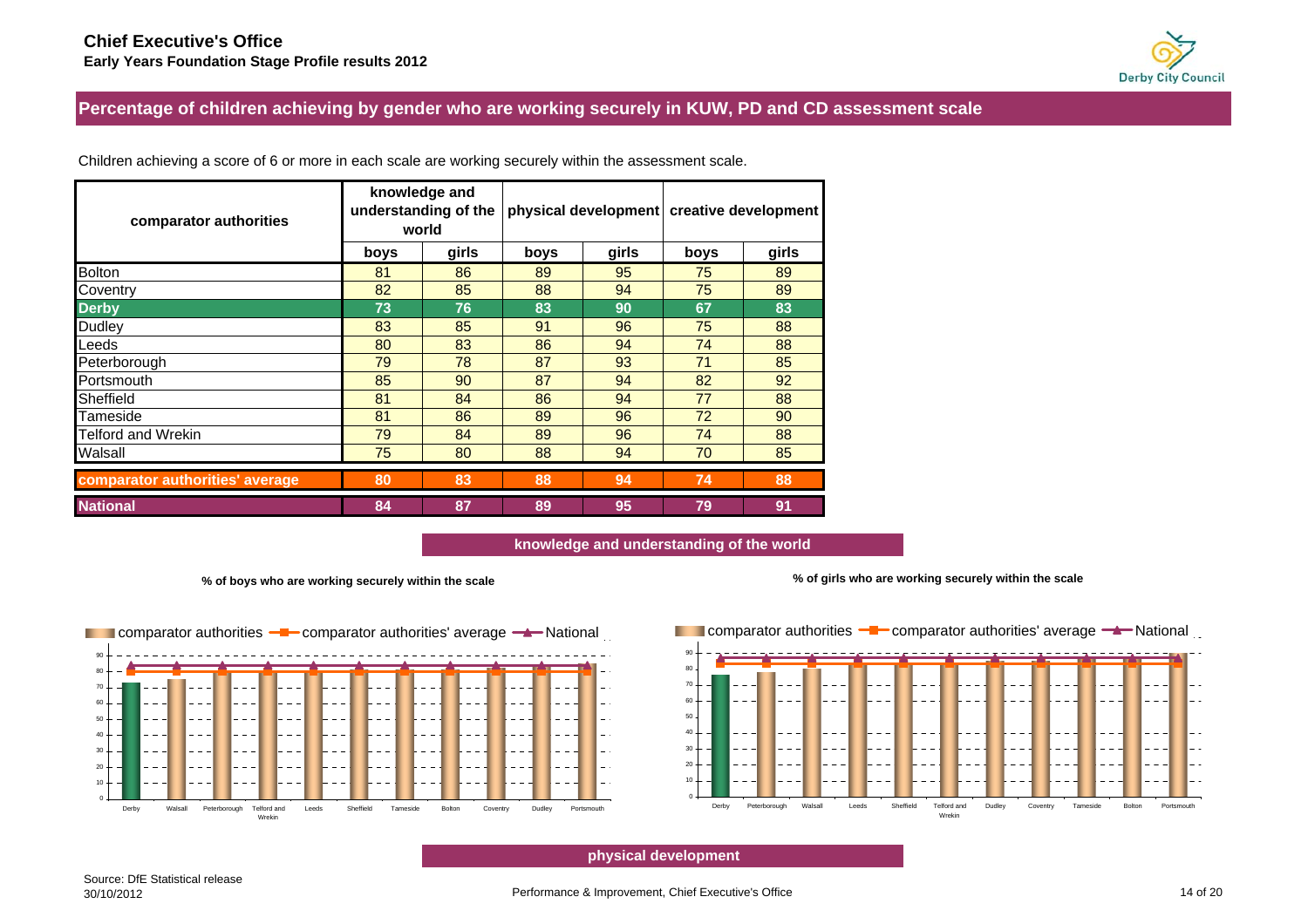

#### **% of boys who are working securely within the scale**

#### **% of girls who are working securely within the scale**



20405060708090**■ I** comparator authorities –■ comparator authorities' average –▲ National Derby Peterborough Walsall Leeds Sheffield Portsmouth Coventry Bolton Telford and WrekinDudley Tameside

**creative development**

#### **% of boys who are working securely within the scale**







## **Commentary from Performance and Improvement Team -**

Nationally and locally, girls continue to achieve at a higher level than boys. For each assessment area more girls than boys work securely within the early learning goals. Of all the assessment areas, the smallest gap in achievement is in 'knowledge and understanding of the world' (nationally and Derby 3 percentage points gap between boys and girls).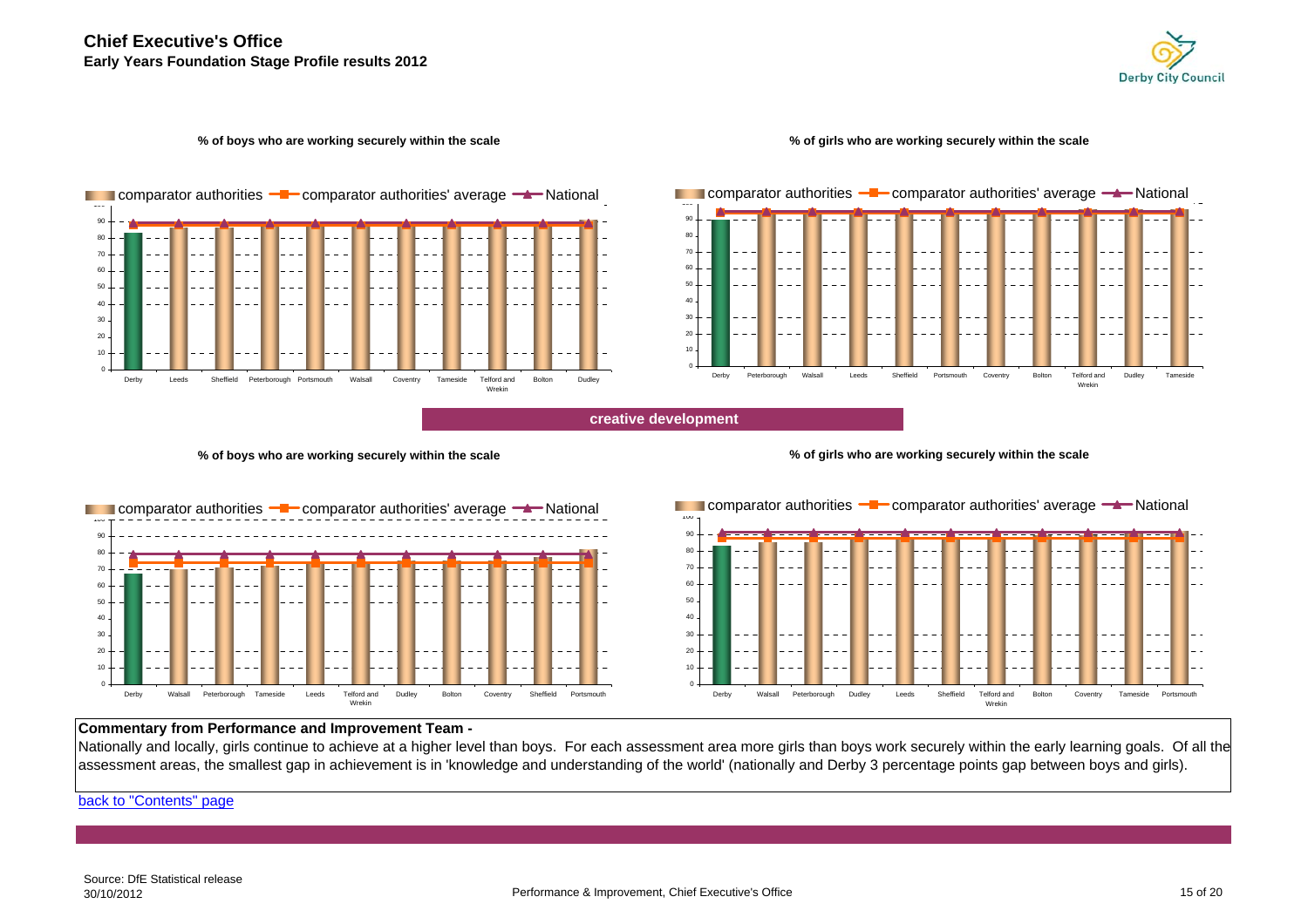

#### <span id="page-15-0"></span>**Percentage of children working securely in each area of learning**

| comparator authorities      | nd<br>and<br>(PSE)<br>social<br>emotional<br>development<br>personal, | communication<br>and<br>literacy (CLL)<br>language | scales'<br>and CLL<br>PSE | numeracy (PSRN)<br>solving,<br>reasoning and<br>Problem | ء<br>ڇ<br>and<br>৳<br>understanding<br>knowledge<br>world | development<br>physical | development<br>creative | of learning<br>areas<br>ಕ | % of pupils who are workin<br>learr<br>$\blacksquare$ comparator authorities $\blacksquare$ comp<br>טעו<br>90<br>80 |
|-----------------------------|-----------------------------------------------------------------------|----------------------------------------------------|---------------------------|---------------------------------------------------------|-----------------------------------------------------------|-------------------------|-------------------------|---------------------------|---------------------------------------------------------------------------------------------------------------------|
|                             | 3 scales                                                              | 4 scales                                           | 7 scales                  | 3 scales                                                | 1 scale                                                   | 1 scale                 | 1 scale                 | 13 scales                 | 70                                                                                                                  |
| <b>Derby</b>                | 73                                                                    | 59                                                 | 56                        | 70                                                      | 75                                                        | 87                      | 75                      | 49                        | 60<br>50                                                                                                            |
| <b>Telford and Wrekin</b>   | 76                                                                    | 59                                                 | 55                        | 72                                                      | 81                                                        | 93                      | 81                      | 50                        |                                                                                                                     |
| Peterborough                | 77                                                                    | 59                                                 | 57                        | 68                                                      | 78                                                        | 90                      | 78                      | 51                        | 40                                                                                                                  |
| Walsall                     | 74                                                                    | 62                                                 | 59                        | 69                                                      | 77                                                        | 91                      | 77                      | 51                        | 30                                                                                                                  |
| Tameside                    | 78                                                                    | 63                                                 | 59                        | 75                                                      | 83                                                        | 92                      | 81                      | 54                        | 20                                                                                                                  |
| Coventry                    | 82                                                                    | 64                                                 | 62                        | 75                                                      | 84                                                        | 91                      | 82                      | 55                        | 10                                                                                                                  |
| <b>Bolton</b>               | 80                                                                    | 64                                                 | 62                        | 75                                                      | 83                                                        | 92                      | 82                      | 56                        | $\Omega$                                                                                                            |
| Leeds                       | 77                                                                    | 65                                                 | 63                        | 73                                                      | 82                                                        | 90                      | 81                      | 56                        | Watsall<br>Peterborough<br>Tameside                                                                                 |
| <b>Dudley</b>               | 80                                                                    | 63                                                 | 61                        | 76                                                      | 84                                                        | 93                      | 81                      | 57                        | Cover                                                                                                               |
| Sheffield                   | 79                                                                    | 65                                                 | 63                        | 75                                                      | 83                                                        | 90                      | 82                      | 58                        |                                                                                                                     |
| Portsmouth                  | 83                                                                    | 66                                                 | 65                        | 78                                                      | 87                                                        | 90                      | 87                      | 60                        | Tostal Astronomy                                                                                                    |
| comparator authorities' ave | 78                                                                    | 63                                                 | 60                        | 73                                                      | 82                                                        | 91                      | 81                      | 54                        |                                                                                                                     |
| <b>National</b>             | 82                                                                    | 66                                                 | 64                        | 77                                                      | 86                                                        | 92                      | 85                      | 59                        |                                                                                                                     |



Children who work securely in an area of learning achieve a score of 6 or more in all scale(s) within that area of learning.

#### **Commentary from Performance and Improvement Team -**

Nationally in 'personal, social and emotional development' and 'communication, language and literacy' combined, the percentage of children achieving a good level of development has improved by 5 percentage points since last year to 64% (Derby has increased by 4 percentage points to 56%).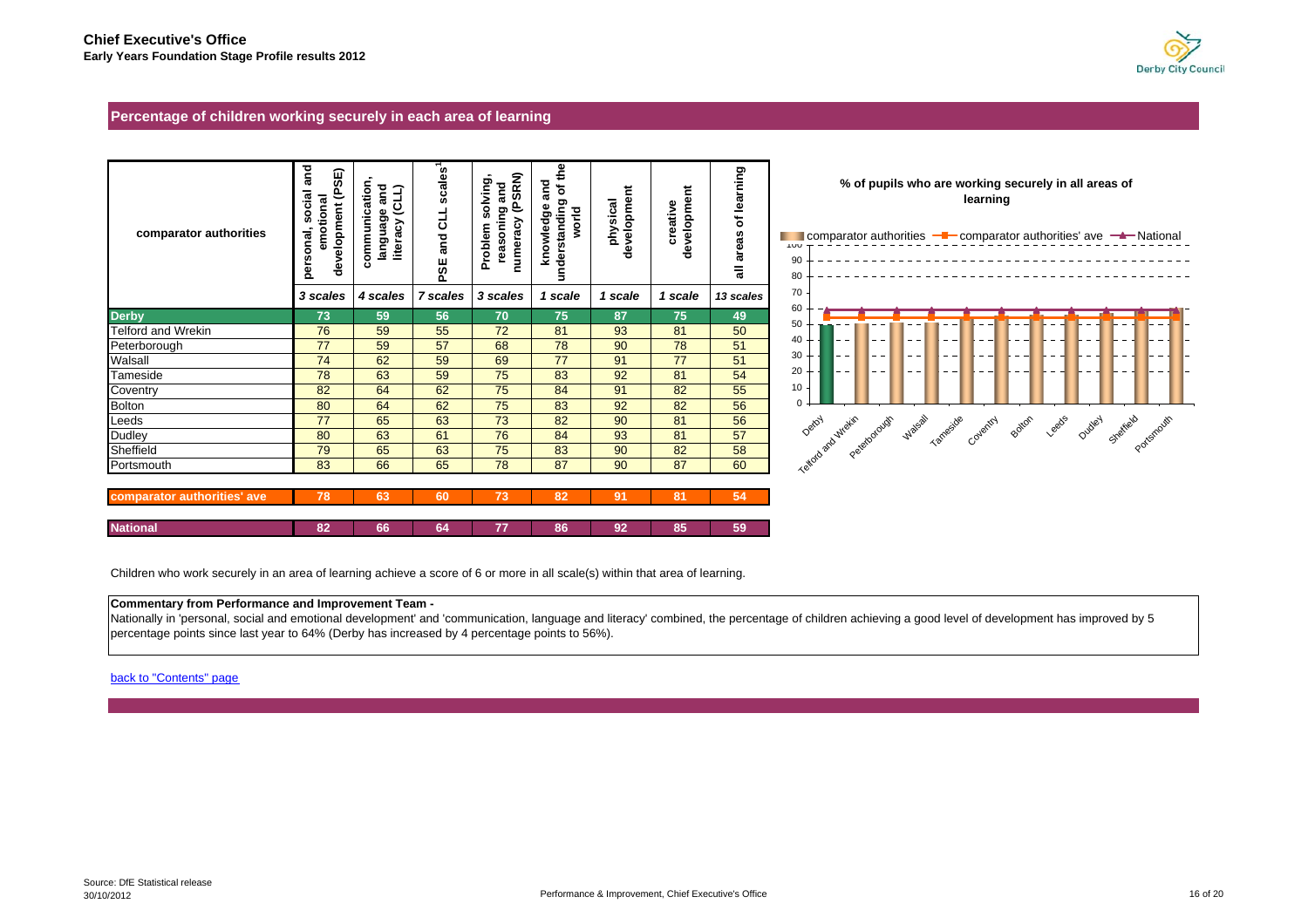

#### <span id="page-16-0"></span>Percentage of children achieving a good level of overall development<sup>1</sup> by national deprivation status of child residency

|                             |     |                                                                         |             | % of children achieving 6 or more points across |                                                       |                                      |     |                                                       |             |     |                                                        |                                      |                                                                 |                                                        |             |
|-----------------------------|-----|-------------------------------------------------------------------------|-------------|-------------------------------------------------|-------------------------------------------------------|--------------------------------------|-----|-------------------------------------------------------|-------------|-----|--------------------------------------------------------|--------------------------------------|-----------------------------------------------------------------|--------------------------------------------------------|-------------|
|                             |     | personal, social and emotional<br>development<br>$(3 \text{ scales})^2$ |             |                                                 | $(4 \text{ scales})^2$                                | communication, language and literacy |     | all 7 scales                                          |             |     | all 13 scales                                          | % achieving 78 points or more across | % achieving a good level of overall<br>achievement <sup>1</sup> |                                                        |             |
| comparator authorities      | all | 30% most<br>deprived<br>national<br>area <sup>3</sup>                   | other areas | all                                             | 30% most<br>deprived<br>national<br>area <sup>3</sup> | other areas                          | all | 30% most<br>deprived<br>national<br>area <sup>3</sup> | other areas | all | 30% most<br>deprived<br>national<br>areas <sup>3</sup> | other areas                          | all                                                             | 30% most<br>deprived<br>national<br>areas <sup>3</sup> | other areas |
| <b>Bolton</b>               | 80  | 74                                                                      | 89          | 64                                              | 57                                                    | 76                                   | 62  | 54                                                    | 74          | 78  | 71                                                     | 89                                   | 62                                                              | 54                                                     | 74          |
| Coventry                    | 82  | 78                                                                      | 87          | 64                                              | 60                                                    | 68                                   | 62  | 58                                                    | 67          | 80  | 76                                                     | 85                                   | 62                                                              | 58                                                     | 67          |
| <b>Derby</b>                | 73  | 64                                                                      | 84          | 59                                              | 50                                                    | 70                                   | 56  | 45                                                    | 68          | 72  | 62                                                     | 83                                   | 56                                                              | 45                                                     | 67          |
| Dudley                      | 80  | 76                                                                      | 83          | 63                                              | 57                                                    | 69                                   | 61  | 55                                                    | 67          | 79  | 73                                                     | 84                                   | 60                                                              | 55                                                     | 67          |
| Leeds                       | 77  | 69                                                                      | 85          | 65                                              | 56                                                    | 74                                   | 63  | 53                                                    | 72          | 76  | 66                                                     | 84                                   | 63                                                              | 53                                                     | 71          |
| Peterborough                | 77  | 72                                                                      | 84          | 59                                              | 51                                                    | 69                                   | 57  | 48                                                    | 67          | 73  | 67                                                     | 80                                   | 57                                                              | 48                                                     | 67          |
| Portsmouth                  | 83  | 82                                                                      | 84          | 66                                              | 63                                                    | 69                                   | 65  | 61                                                    | 67          | 82  | 80                                                     | 83                                   | 64                                                              | 61                                                     | 67          |
| Sheffield                   | 79  | 73                                                                      | 86          | 65                                              | 56                                                    | 75                                   | 63  | 54                                                    | 72          | 77  | 68                                                     | 86                                   | 63                                                              | 54                                                     | 72          |
| Tameside                    | 78  | 75                                                                      | 81          | 63                                              | 58                                                    | 70                                   | 59  | 54                                                    | 67          | 79  | 76                                                     | 84                                   | 59                                                              | 54                                                     | 67          |
| Telford and Wrekin          | 76  | 70                                                                      | 82          | 59                                              | 50                                                    | 66                                   | 55  | 47                                                    | 63          | 76  | 68                                                     | 84                                   | 55                                                              | 47                                                     | 63          |
| Walsall                     | 74  | 70                                                                      | 82          | 62                                              | 57                                                    | 74                                   | 59  | 53                                                    | 71          | 73  | 67                                                     | 83                                   | 58                                                              | 53                                                     | 70          |
| comparator authorities' ave | 78  | 73                                                                      | 84          | 63                                              | 56                                                    | 71                                   | 60  | 53                                                    | 69          | 77  | 70                                                     | 84                                   | 60                                                              | 53                                                     | 68          |
| <b>National</b>             | 82  | 76                                                                      | 85          | 66                                              | 59                                                    | 71                                   | 64  | 56                                                    | 68          | 81  | 73                                                     | 85                                   | 64                                                              | 56                                                     | 68          |

1. Percentage of children achieving a good level of development - those children who achieve a score of 6 or more across the seven scales and 78 points or more in total.

2. The percentage of children who achieve a score of 6 or more in a scale or combination of scales are working securely within the area of learning.

3. The percentage of children in each Local Authority who reside in the 30% most disadvantaged Super Output areas in England based on the 2010 Index of Multiple Deprivation. The number of children in the deprived areas wil

#### **Commentary from Performance and Improvement Team -**

Nationally, the percentage of children achieving a good level of development in 2012 is 64% compared to 59% in 2011 (Derby is 56% in 2012 and 52% in 2011).

Of the Derby children who live in the 30% most deprived national areas, 45% achieved a good level of development compared to 67% of children resident in other areas of Derby, a gap of 22 percentage points (National average percentage points). This compares with a gap of 21 percentage points in 2011 for Derby and a gap of 12 percentage points in 2011 nationally.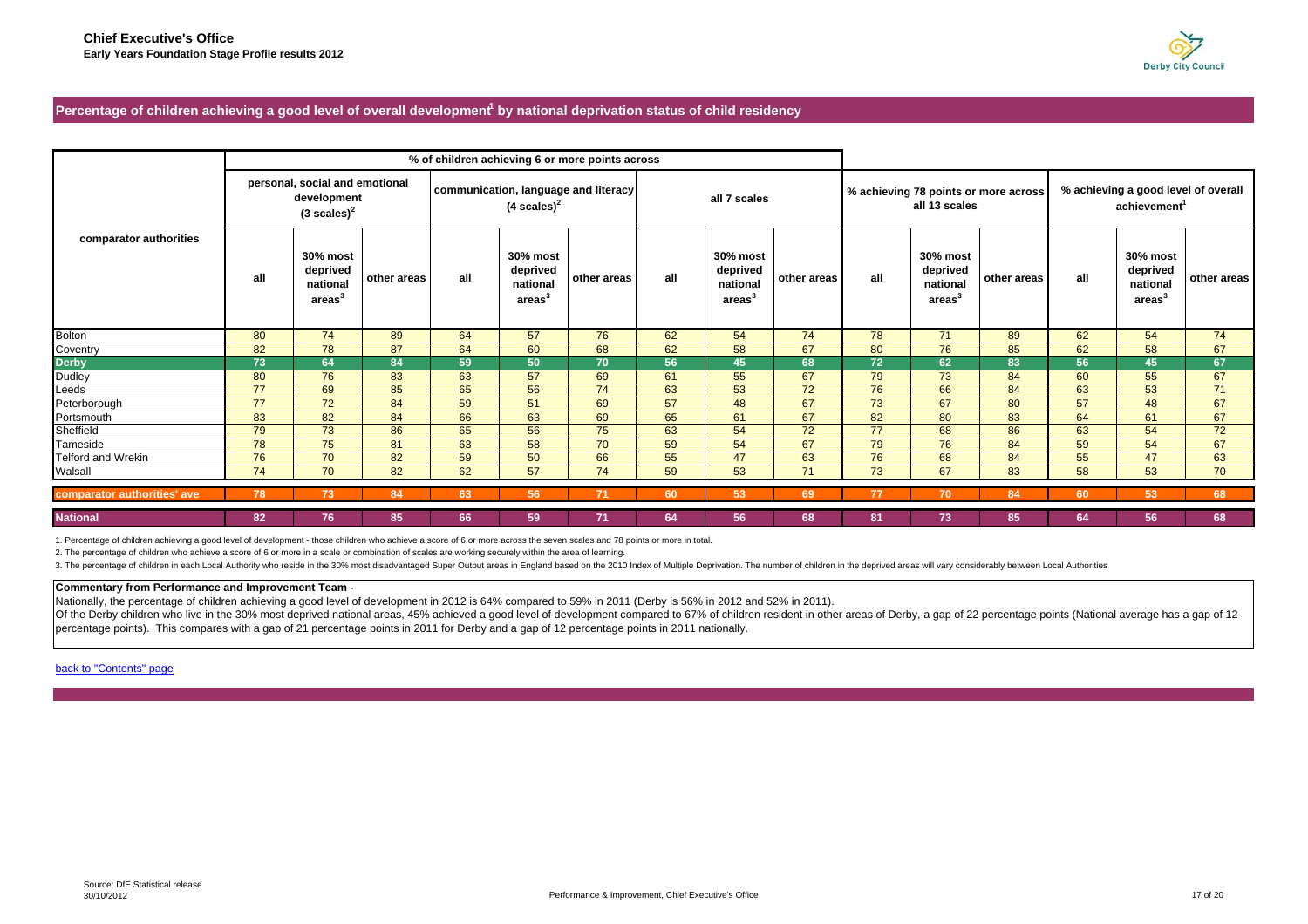

 $- - - - -$ 

#### <span id="page-17-0"></span>**The standard score and percentage inequality gap in achievement across all 13 assessment scales**

| comparator authorities          |                           | standard score          | lowest 20% of<br>achievers <sup>1</sup> | % achievement<br>gap <sup>3</sup> | % achievement gap<br>comparator authorities - comparator authorities' average - National           |
|---------------------------------|---------------------------|-------------------------|-----------------------------------------|-----------------------------------|----------------------------------------------------------------------------------------------------|
|                                 | median score <sup>2</sup> | mean score <sup>2</sup> | mean score <sup>2</sup>                 |                                   | 100<br>90                                                                                          |
| <b>Bolton</b>                   | 90                        | 87.5                    | 60.0                                    | 33.4                              | 80                                                                                                 |
| Coventry                        | 90                        | 87.4                    | 61.8                                    | 31.3                              | 70                                                                                                 |
| <b>Derby</b>                    | 86                        | 83.9                    | 56.7                                    | 34.1                              | 60                                                                                                 |
| Dudley                          | 91                        | 87.8                    | 61.9                                    | 31.9                              | 50                                                                                                 |
| Leeds                           | 89                        | 86.0                    | 59.1                                    | 33.6                              | 40                                                                                                 |
| Peterborough                    | 89                        | 85.4                    | 57.0                                    | 36.0                              | 30                                                                                                 |
| Portsmouth                      | 92                        | 89.5                    | 64.1                                    | 30.3                              | 20                                                                                                 |
| Sheffield                       | 89                        | 85.9                    | 58.7                                    | 34.0                              | 10                                                                                                 |
| Tameside                        | 90                        | 87.7                    | 62.1                                    | 31.0                              |                                                                                                    |
| <b>Telford and Wrekin</b>       | 88                        | 85.8                    | 60.5                                    | 31.2                              |                                                                                                    |
| Walsall                         | 85                        | 83.5                    | 58.8                                    | 30.9                              | Duden veeds download ordering shelted<br><b>Watsalt</b><br>Botton<br>Tameside<br>Detay<br>Coveniny |
| comparator authorities' average | 89                        | 86.4                    | 60.1                                    | 32.5                              | Telepoole and Week!                                                                                |
| <b>National</b>                 | 91                        | 88.6                    | 63.6                                    | 30.1                              |                                                                                                    |

1. The mean score for the lowest 20% of achievers. This cohort is identified by dividing the overall number of eligible children by 5 and rounding down.

2. The median score is the midpoint in a series of scores; half of the scores are above the median, and half are below the median. The mean score is the sum of scores divided by the number of children

3. The percentage gap in achievement between the lowest 20% of achieving children in a local authority (mean), and the score of the median child in the same authority expressed as a percentage of the median score.

#### **Commentary from Performance and Improvement Team -**

In 2012, the percentage gap in achievement for Derby is 34.1% (nationally 30.1%). The Derby gap has narrowed by 0.6 percentage points since 2011 (the national gap has narrowed by 1.3% since 2011)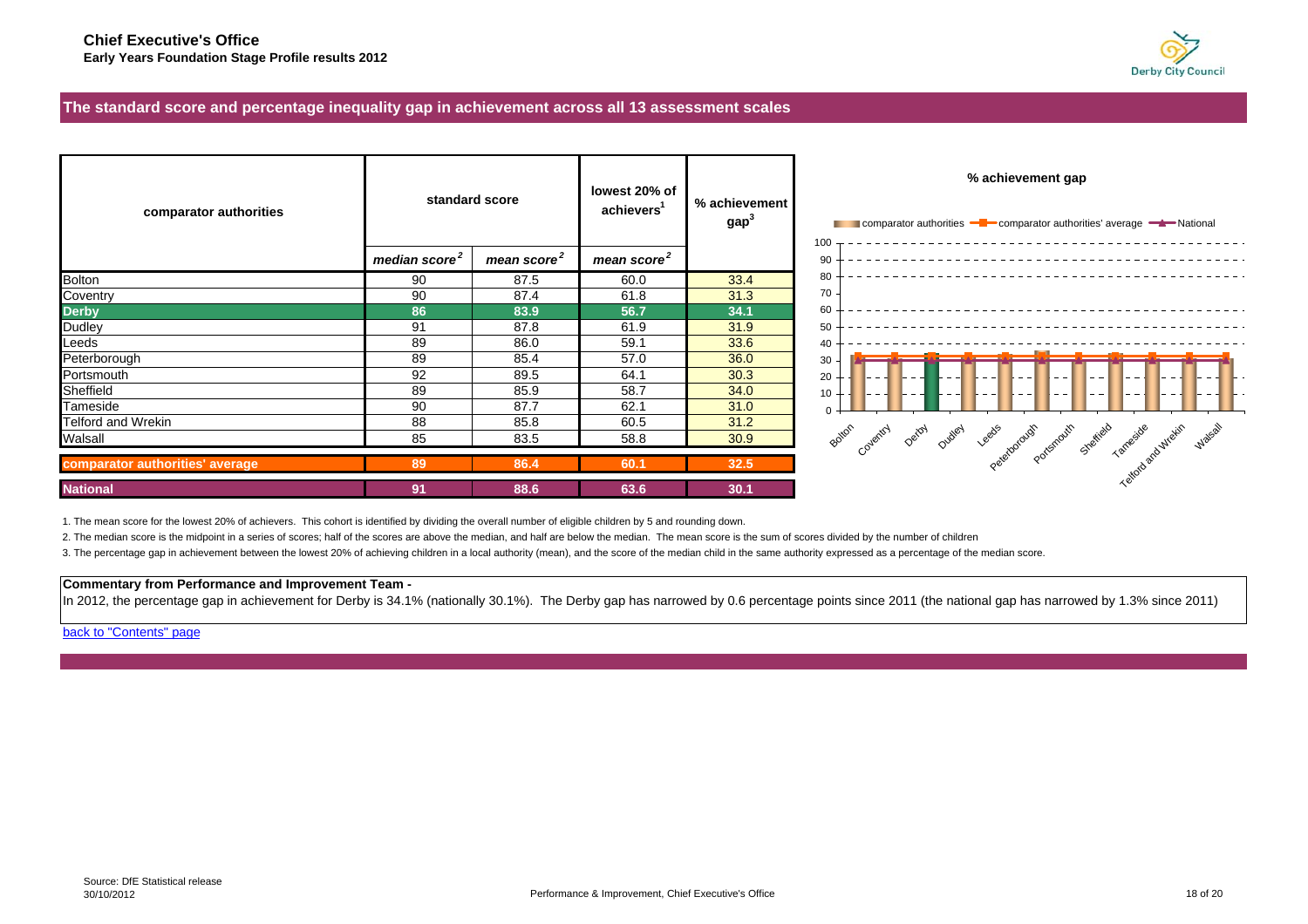

## <span id="page-18-0"></span>**Achievement of at least 78 points across the EYFSP with at least 6 in each of the scales in PSE and CLL**

|                                 |      | % of children achieving good level of development <sup>1</sup> |      | % of children achieving a good level of development    |
|---------------------------------|------|----------------------------------------------------------------|------|--------------------------------------------------------|
| comparator authorities          | 2010 | 2011                                                           | 2012 | $\rightarrow$ Derby<br>comparator authorities' average |
| <b>Bolton</b>                   | 59   | 60                                                             | 62   | National<br>70                                         |
| Coventry                        | 53   | 59                                                             | 62   |                                                        |
| <b>Derby</b>                    | 49   | 52                                                             | 56   |                                                        |
| <b>Dudley</b>                   | 52   | 54                                                             | 60   | 60                                                     |
| Leeds                           | 53   | 58                                                             | 63   |                                                        |
| Peterborough                    | 50   | 55                                                             | 57   |                                                        |
| Portsmouth                      | 61   | 64                                                             | 64   | 50                                                     |
| Sheffield                       | 52   | 59                                                             | 63   |                                                        |
| Tameside                        | 54   | 57                                                             | 59   | 40                                                     |
| <b>Telford and Wrekin</b>       | 52   | 52                                                             | 55   |                                                        |
| Walsall                         | 51   | 51                                                             | 58   |                                                        |
|                                 |      |                                                                |      | 30                                                     |
| comparator authorities' average | 53   | 56                                                             | 60   | 2010<br>2011<br>2012                                   |
| <b>National</b>                 | 56   | 59                                                             | 64   |                                                        |





1. This measure defines children achieving 78 points or more across the scales and at least 6 in each of the scales associated with the Personal, Social and Emotional and Communication, Language and Literacy areas of learn

2. The figures reported in this table used to inform the previous government's National Indicator 72.

## **Commentary from Performance and Improvement Team -**

Out of 152 LAs, the percentage of children achieving a good level of development has increased in 140 LAs between 2011 and 2012 (by between 1% and 15%). Derby has increased by 4 percentage points to 56% since 2011. However, it remains below both the national and comparator authority averages for 2012 (64% and 60% respectively)